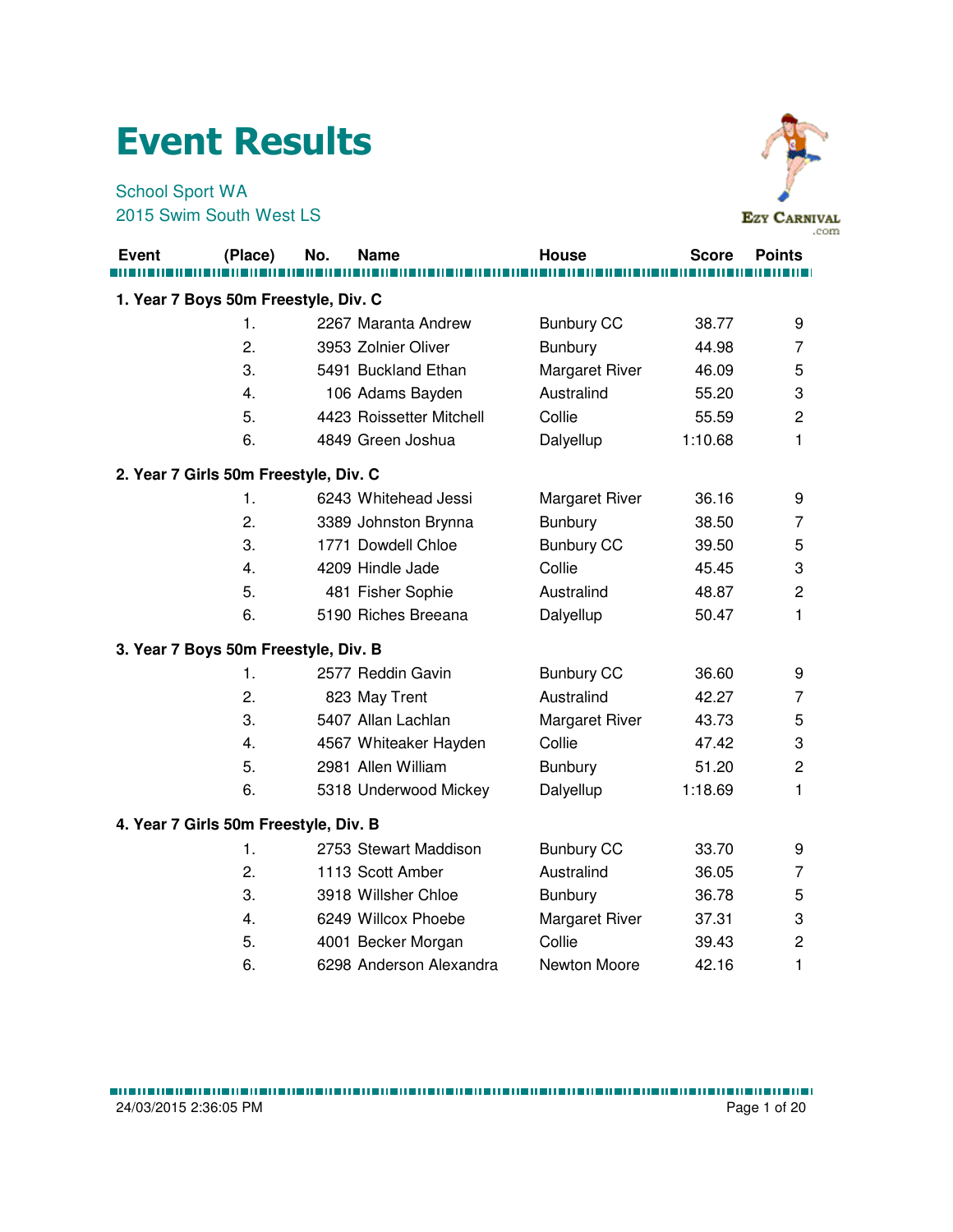| <b>Event</b> | (Place)                               | No. | <b>Name</b>            | <b>House</b>          | <b>Score</b> | <b>Points</b>             |
|--------------|---------------------------------------|-----|------------------------|-----------------------|--------------|---------------------------|
|              | 5. Year 7 Boys 50m Freestyle, Div. A  |     |                        |                       |              |                           |
|              | 1.                                    |     | 2637 Sanders Dean      | <b>Bunbury CC</b>     | 33.91        | 12                        |
|              | 2.                                    |     | 3149 Coulter Max       | Bunbury               | 34.41        | 9                         |
|              | 3.                                    |     | 629 Hough Brady        | Australind            | 35.08        | $\overline{7}$            |
|              | 4.                                    |     | 5900 Matthews William  | <b>Margaret River</b> | 35.31        | 5                         |
|              | 5.                                    |     | 6527 Elward Noah       | Newton Moore          | 47.13        | 3                         |
|              | 6.                                    |     | 5369 Williams Keegan   | Dalyellup             | 50.02        | $\overline{c}$            |
|              | 7.                                    |     | 4007 Benton Dylan      | Collie                | 50.73        | 1                         |
|              | 6. Year 7 Girls 50m Freestyle, Div. A |     |                        |                       |              |                           |
|              | 1.                                    |     | 2474 Parsons Rori      | <b>Bunbury CC</b>     | 32.07        | 12                        |
|              | 2.                                    |     | 6510 Eckersley Jacinta | Newton Moore          | 34.42        | 9                         |
|              | 3.                                    |     | 3388 Johnson Alice     | <b>Bunbury</b>        | 34.44        | $\overline{7}$            |
|              | 4.                                    |     | 6259 Wood Mazie        | <b>Margaret River</b> | 35.55        | 5                         |
|              | 5.                                    |     | 562 Guretti Yana       | Australind            | 35.64        | $\ensuremath{\mathsf{3}}$ |
|              | 6.                                    |     | 4188 Harrington Nikki  | Collie                | 38.88        | $\overline{2}$            |
|              | 7.                                    |     | 4928 Horne Madison     | Dalyellup             | 42.09        | 1                         |
|              | 7. Year 8 Boys 50m Freestyle, Div. C  |     |                        |                       |              |                           |
|              | 1.                                    |     | 1680 Cousins Riley     | <b>Bunbury CC</b>     | 34.07        | 9                         |
|              | 2.                                    |     | 581 Harrison Marius    | Australind            | 36.75        | 7                         |
|              | 3.                                    |     | 3902 Westra Riley      | <b>Bunbury</b>        | 37.57        | 5                         |
|              | 4.                                    |     | 4997 La Rosa Blake     | Dalyellup             | 37.92        | 3                         |
|              | 5.                                    |     | 5767 Humberstone Jack  | <b>Margaret River</b> | 38.10        | $\mathbf 2$               |
|              | 6.                                    |     | 6836 Neill Jordan      | Newton Moore          | 39.42        | 1                         |
|              | 7.                                    |     | 4374 Pike Cale         | Collie                | 41.11        | 1                         |
|              | 8. Year 8 Girls 50m Freestyle, Div. C |     |                        |                       |              |                           |
|              | 1.                                    |     | 1950 Griffiths Eliza   | <b>Bunbury CC</b>     | 33.66        | 9                         |
|              | 2.                                    |     | 5850 Legge Grace       | <b>Margaret River</b> | 39.28        | 7                         |
|              | 3.                                    |     | 4541 Varis Emma        | Collie                | 42.14        | 5                         |
|              | 4.                                    |     | 4965 Jarvis Krystal    | Dalyellup             | 42.32        | 3                         |
|              | 5.                                    |     | 7101 Wilson Emily      | Newton Moore          | 42.39        | $\mathbf 2$               |
|              | 6.                                    |     | 3853 Tyrrell Maya      | Bunbury               | 43.32        | 1                         |
|              | 7.                                    |     | 769 Lewer Adelle       | Australind            | 49.73        | 1                         |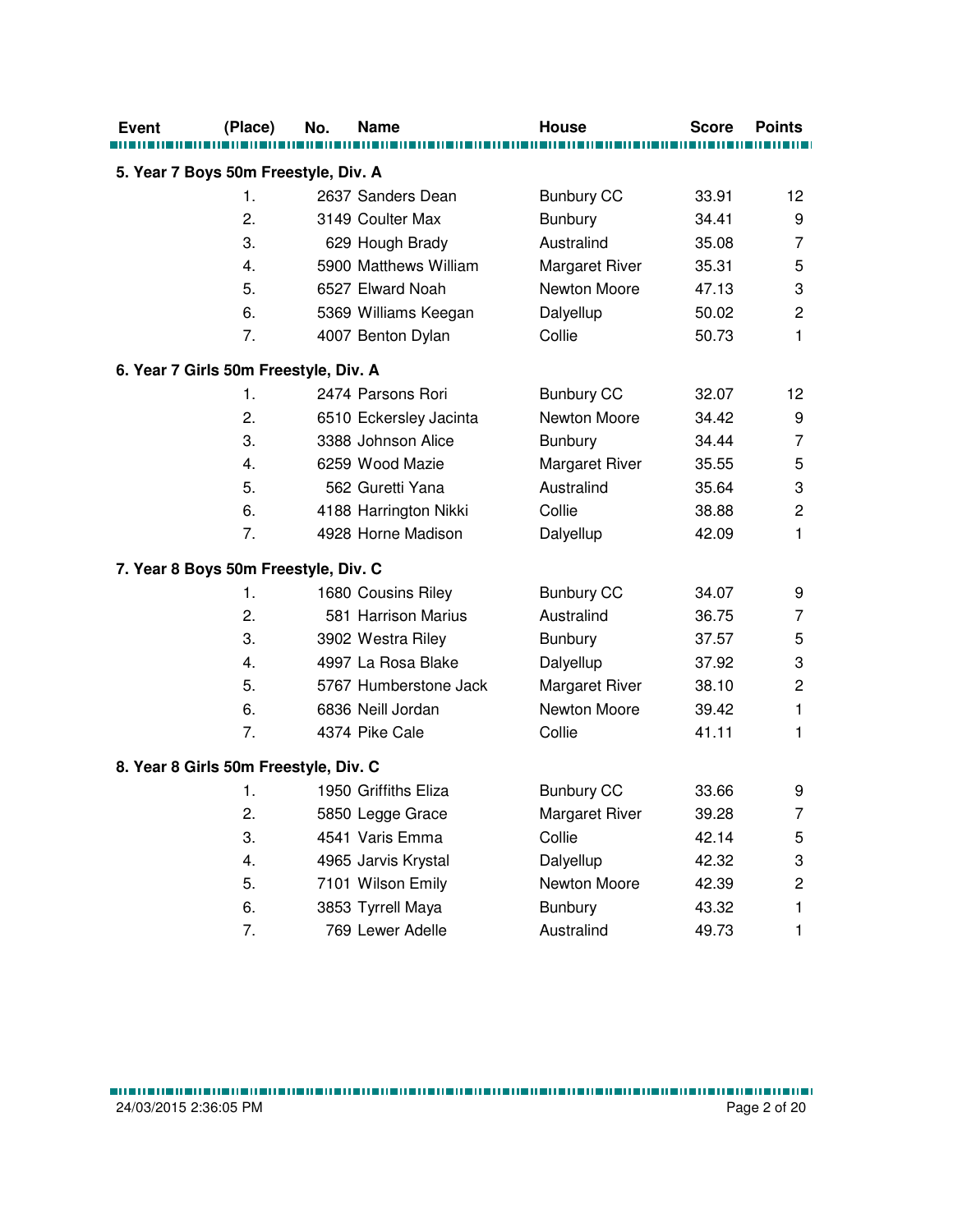| <b>Event</b> | (Place)                                | No. | <b>Name</b>           | <b>House</b>          | <b>Score</b> | <b>Points</b>           |
|--------------|----------------------------------------|-----|-----------------------|-----------------------|--------------|-------------------------|
|              | 9. Year 8 Boys 50m Freestyle, Div. B   |     |                       |                       |              |                         |
|              | 1.                                     |     | 3264 Giankulos Kade   | <b>Bunbury</b>        | 34.38        | 9                       |
|              | 2.                                     |     | 2188 Knight Jacob     | <b>Bunbury CC</b>     | 36.32        | 7                       |
|              | 3.                                     |     | 6410 Butler William   | Newton Moore          | 37.91        | 5                       |
|              | 4.                                     |     | 5538 Cawood Sam       | <b>Margaret River</b> | 38.96        | 3                       |
|              | 5.                                     |     | 4964 Jarman Mitchell  | Dalyellup             | 41.36        | $\overline{c}$          |
|              | 6.                                     |     | 4461 Shepherd Liam    | Collie                | 44.33        | $\mathbf{1}$            |
|              | 10. Year 8 Girls 50m Freestyle, Div. B |     |                       |                       |              |                         |
|              | 1.                                     |     | 1908 Gianotti Georgia | <b>Bunbury CC</b>     | 32.52        | 9                       |
|              | 2.                                     |     | 6712 Innes Emma       | Newton Moore          | 34.26        | 7                       |
|              | 3.                                     |     | 3821 Tehemara Chelsea | <b>Bunbury</b>        | 34.70        | 5                       |
|              | 4.                                     |     | 4266 Kirk Amy         | Collie                | 35.24        | 3                       |
|              | 5.                                     |     | 5169 Price Charli     | Dalyellup             | 39.49        | $\mathbf 2$             |
|              | 6.                                     |     | 5962 Morgan Zali      | <b>Margaret River</b> | 39.88        | $\mathbf{1}$            |
|              | 7.                                     |     | 560 Guelpa Kiara      | Australind            | 48.79        | $\mathbf{1}$            |
|              | 11. Year 8 Boys 50m Freestyle, Div. A  |     |                       |                       |              |                         |
|              | 1.                                     |     | 2209 Lee Kyle         | <b>Bunbury CC</b>     | 29.70        | 12                      |
|              | 2.                                     |     | 3136 Coleman Daniel   | <b>Bunbury</b>        | 32.42        | 9                       |
|              | 3.                                     |     | 4437 Salmeri Samuel   | Collie                | 33.69        | $\overline{7}$          |
|              | 4.                                     |     | 6019 Oxley Reif       | <b>Margaret River</b> | 33.81        | 5                       |
|              | 5.                                     |     | 5212 Scott Kyle       | Dalyellup             | 33.90        | 3                       |
|              | 6.                                     |     | 6962 Sawyer Jaxon     | Newton Moore          | 34.79        | $\overline{c}$          |
|              | 12. Year 8 Girls 50m Freestyle, Div. A |     |                       |                       |              |                         |
|              | 1.                                     |     | 2365 Monkhouse Grace  | <b>Bunbury CC</b>     | 32.18        | 12                      |
|              | 2.                                     |     | 6411 Butlion Courtney | Newton Moore          | 32.99        | 9                       |
|              | 3.                                     |     | 5761 Horak Emma       | <b>Margaret River</b> | 34.08        | $\overline{7}$          |
|              | 4.                                     |     | 3666 Ramage Amber     | <b>Bunbury</b>        | 34.11        | 5                       |
|              | 5.                                     |     | 578 Harris Tahlia     | Australind            | 34.93        | 3                       |
|              | 6.                                     |     | 4627 Barbour Bella    | Dalyellup             | 35.19        | $\overline{\mathbf{c}}$ |
|              | 7.                                     |     | 4058 Chapman Jaide    | Collie                | 48.85        | 1                       |
|              | 13. Year 9 Boys 50m Freestyle, Div. C  |     |                       |                       |              |                         |
|              | 1.                                     |     | 3265 Gibellini Jack   | <b>Bunbury</b>        | 33.46        | 9                       |
|              | 2.                                     |     | 1772 Dowdell Isaac    | <b>Bunbury CC</b>     | 35.37        | 7                       |
|              | 3.                                     |     | 4495 Stinten Joel     | Collie                | 36.18        | 5                       |
|              | 4.                                     |     | 4756 De Vaney Rory    | Dalyellup             | 42.26        | 3                       |
|              | 5.                                     |     | 5473 Bradshaw Trent   | Margaret River        | 42.29        | 2                       |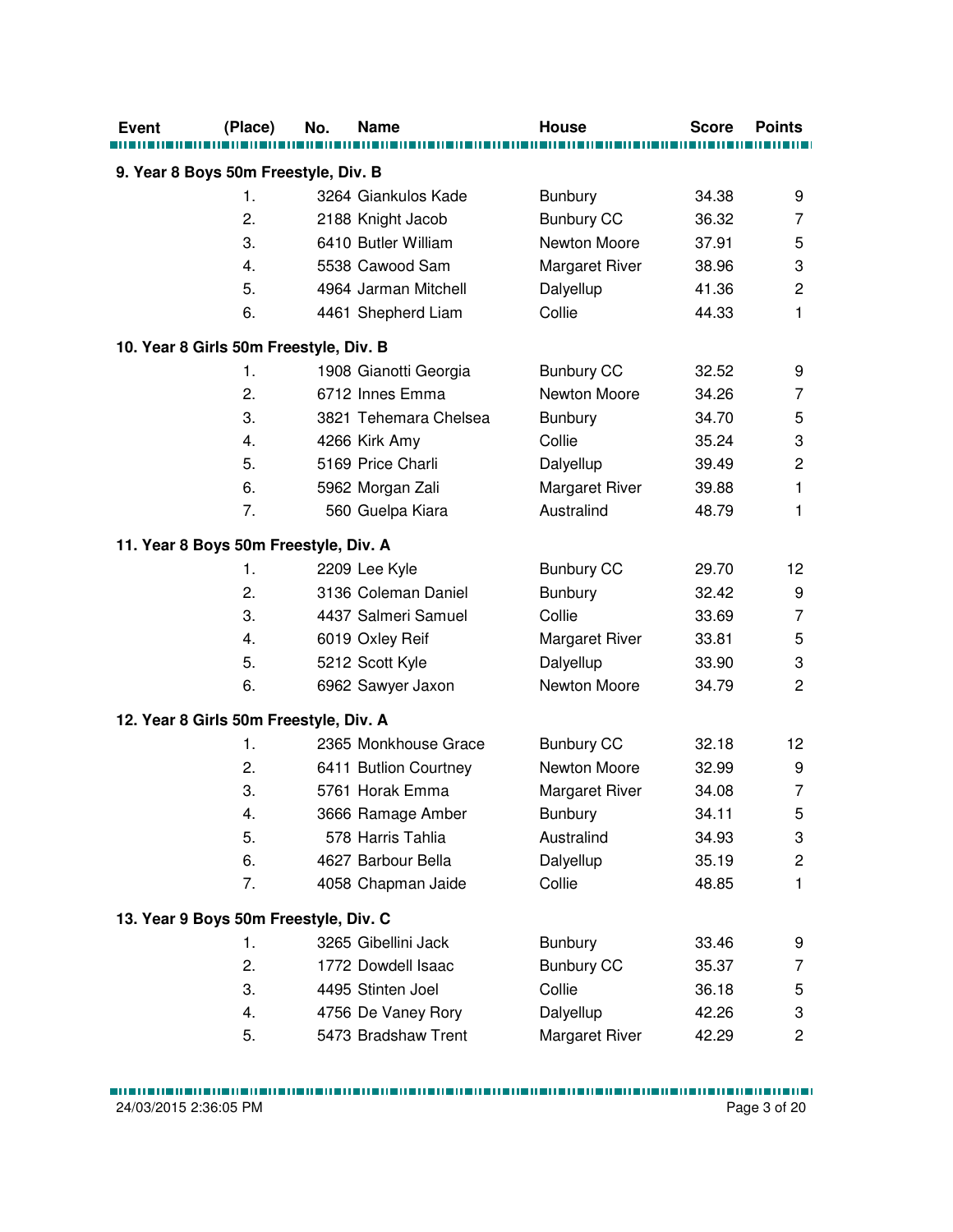| <b>Event</b>                           | (Place)       | No. | Name                    | House                 | <b>Score</b> | <b>Points</b>           |
|----------------------------------------|---------------|-----|-------------------------|-----------------------|--------------|-------------------------|
|                                        |               |     |                         |                       |              |                         |
| 14. Year 9 Girls 50m Freestyle, Div. C |               |     |                         |                       |              |                         |
|                                        | 1.            |     | 5655 Flintoff Ruby      | Margaret River        | 34.30        | 9                       |
|                                        | 2.            |     | 3873 Vychytilova Simona | <b>Bunbury</b>        | 34.55        | 7                       |
|                                        | 3.            |     | 1813 English Tenika     | <b>Bunbury CC</b>     | 35.64        | 5                       |
|                                        | 4.            |     | 4034 Burnett Shontae    | Collie                | 41.14        | 3                       |
|                                        | 5.            |     | 6991 Smith Ella         | Newton Moore          | 41.44        | $\overline{c}$          |
|                                        | 6.            |     | 5343 Wallis Amber       | Dalyellup             | 43.65        | $\mathbf{1}$            |
|                                        | 7.            |     | 605 Hill Makenna        | Australind            | 46.10        | $\mathbf{1}$            |
| 15. Year 9 Boys 50m Freestyle, Div. B  |               |     |                         |                       |              |                         |
|                                        | 1.            |     | 2576 Reddin Charles     | <b>Bunbury CC</b>     | 31.03        | 9                       |
|                                        | 2.            |     | 3839 Tinley Zeke        | <b>Bunbury</b>        | 33.02        | 7                       |
|                                        | 3.            |     | 4198 Haven Kellen       | Collie                | 36.30        | 5                       |
|                                        | 4.            |     | 1069 Robins Cooper      | Australind            | 36.70        | 3                       |
|                                        | 5.            |     | 5759 Hopkins Ben        | <b>Margaret River</b> | 38.50        | $\mathbf 2$             |
|                                        | 6.            |     | 4998 Lancaster Ryan     | Dalyellup             | 43.30        | 1                       |
|                                        | 7.            |     | 6293 Allen Tanner       | Newton Moore          | 51.41        | 1                       |
| 16. Year 9 Girls 50m Freestyle, Div. B |               |     |                         |                       |              |                         |
|                                        | $\mathbf 1$ . |     | 1962 Gulberti Hayley    | <b>Bunbury CC</b>     | 34.27        | 9                       |
|                                        | 2.            |     | 6248 Willcox India      | Margaret River        | 34.48        | 7                       |
|                                        | 3.            |     | 3825 Templeman Kiara    | Bunbury               | 34.93        | 5                       |
|                                        | 4.            |     | 4114 Dewar Emersen      | Collie                | 38.55        | 3                       |
|                                        | 5.            |     | 7035 TeHemara Sharni    | Newton Moore          | 39.55        | $\mathbf 2$             |
|                                        | 6.            |     | 293 Cantwell Madeline   | Australind            | 40.87        | 1                       |
|                                        | 7.            |     | 5165 Porteous Chloe     | Dalyellup             | 44.40        | 1                       |
| 17. Year 9 Boys 50m Freestyle, Div. A  |               |     |                         |                       |              |                         |
|                                        | 1.            |     | 4927 Horne Jayden       | Dalyellup             | 28.79        | 12                      |
|                                        | 2.            |     | 561 Guretti Regan       | Australind            | 30.34        | 9                       |
|                                        | 3.            |     | 4422 Roissetter Kaleb   | Collie                | 30.52        | 7                       |
|                                        | 4.            |     | 3304 Hall Ronan         | <b>Bunbury</b>        | 30.81        | 5                       |
|                                        | 5.            |     | 2882 Wall Matthew       | <b>Bunbury CC</b>     | 31.78        | 3                       |
|                                        | 6.            |     | 6916 Rankin Zachary     | Newton Moore          | 34.51        | $\overline{\mathbf{c}}$ |
|                                        | 7.            |     | 6257 Winstanley Flynn   | Margaret River        | 34.81        | 1                       |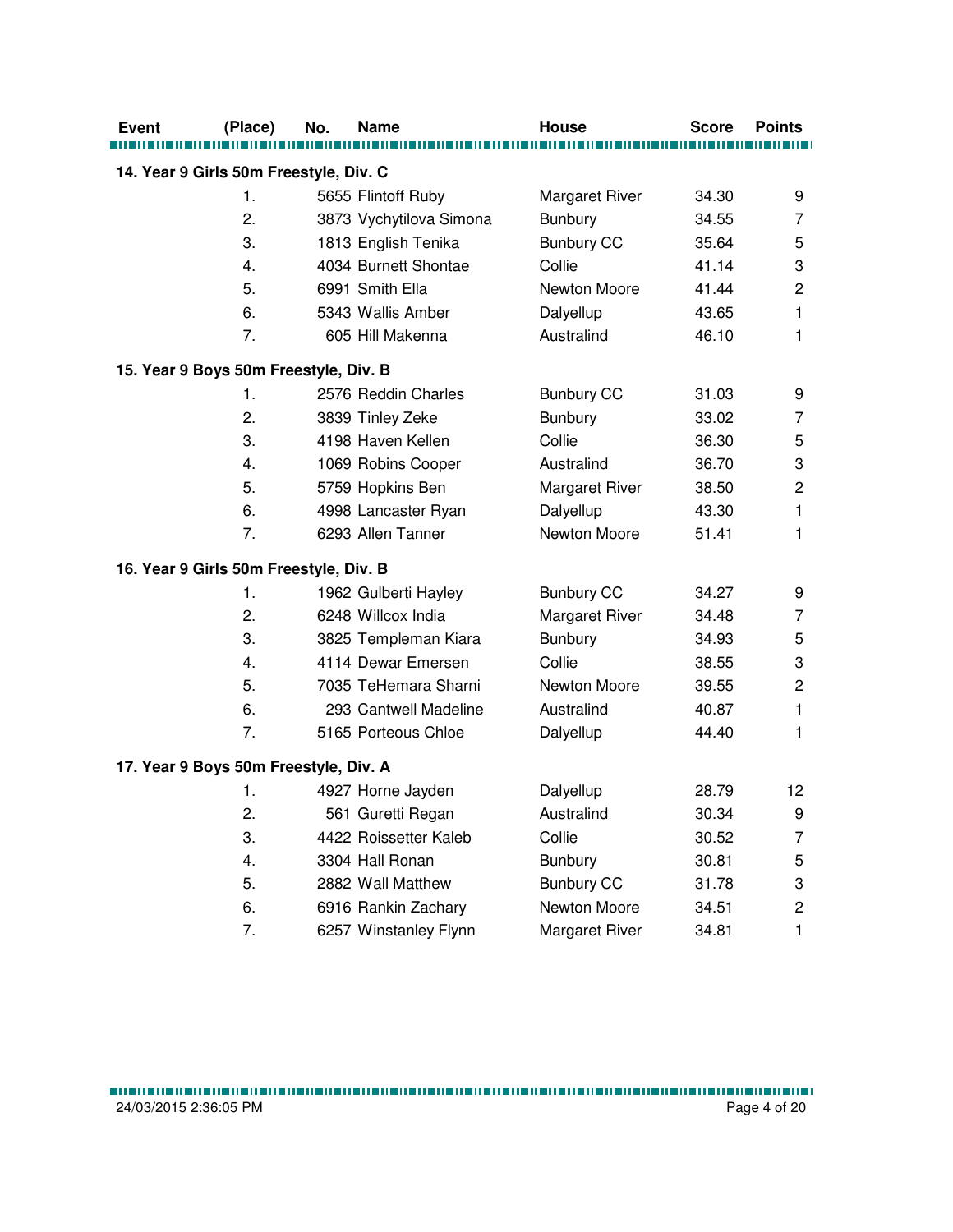| <b>Event</b> | (Place)                                                 | No. | <b>Name</b>                             | <b>House</b>                   | <b>Score</b>   | <b>Points</b>  |
|--------------|---------------------------------------------------------|-----|-----------------------------------------|--------------------------------|----------------|----------------|
|              |                                                         |     |                                         |                                |                |                |
|              | 18. Year 9 Girls 50m Freestyle, Div. A<br>$\mathbf 1$ . |     |                                         |                                |                |                |
|              | 2.                                                      |     | 6042 Pedrick Ester<br>3129 Clark Shanae | <b>Margaret River</b>          | 31.02<br>31.66 | 12<br>9        |
|              | 3.                                                      |     |                                         | <b>Bunbury</b><br>Newton Moore |                | $\overline{7}$ |
|              | 4.                                                      |     | 6795 McAlister Sidney<br>1558 Buck Zoe  |                                | 32.15<br>33.26 | 5              |
|              | 5.                                                      |     | 4536 Uren Georgia                       | <b>Bunbury CC</b><br>Collie    | 35.75          | 3              |
|              | 6.                                                      |     | 4687 Buswell Matilda                    |                                | 36.54          | $\overline{c}$ |
|              | 7.                                                      |     | 653 Jacob Erin                          | Dalyellup<br>Australind        | 39.00          | 1              |
|              |                                                         |     |                                         |                                |                |                |
|              | 19. Year 10 Boys 50m Freestyle, Div. C                  |     |                                         |                                |                |                |
|              | 1.                                                      |     | 1952 Griffin Matthew                    | <b>Bunbury CC</b>              | 30.92          | 9              |
|              | 2.                                                      |     | 3090 Butlion Connor                     | <b>Bunbury</b>                 | 33.94          | 7              |
|              | 3.                                                      |     | 4779 Eales Bevan                        | Dalyellup                      | 35.08          | 5              |
|              | 4.                                                      |     | 4558 Watts Connor                       | Collie                         | 35.74          | 3              |
|              | 20. Year 10 Girls 50m Freestyle, Div. C                 |     |                                         |                                |                |                |
|              | $\mathbf 1$ .                                           |     | 3419 Knell Billie                       | Bunbury                        | 33.62          | 9              |
|              | 2.                                                      |     | 2657 Scott Holli                        | <b>Bunbury CC</b>              | 36.40          | 7              |
|              | 3.                                                      |     | 5839 Lane Hannah                        | <b>Margaret River</b>          | 40.61          | 5              |
|              | 4.                                                      |     | 5295 Thorpe Ali                         | Dalyellup                      | 41.30          | 3              |
|              | 5.                                                      |     | 398 Docker Sophie                       | Australind                     | 41.43          | $\overline{c}$ |
|              | 6.                                                      |     | 6479 Deegan-House Gabriell              | Newton Moore                   | 45.06          | 1              |
|              | 7.                                                      |     | 4361 Patmore Cathryn                    | Collie                         | 46.71          | 1              |
|              | 21. Year 10 Boys 50m Freestyle, Div. B                  |     |                                         |                                |                |                |
|              | 1.                                                      |     | 2922 White Rohan                        | <b>Bunbury CC</b>              | 29.48          | 9              |
|              | 2.                                                      |     | 3221 Fazioli Jarrad                     | <b>Bunbury</b>                 | 31.13          | 7              |
|              | 3.                                                      |     | 6182 Sullivan Kobi                      | <b>Margaret River</b>          | 32.14          | 5              |
|              | 4.                                                      |     | 864 Merritt Luke                        | Australind                     | 33.99          | 3              |
|              | 5.                                                      |     | 6387 Bridges Frank                      | Newton Moore                   | 35.12          | $\overline{c}$ |
|              | 6.                                                      |     | 4252 Kenning Dante                      | Collie                         | 35.27          | 1              |
|              | 7.                                                      |     | 5337 Verhaaf Zane                       | Dalyellup                      | 37.17          | 1              |
|              | 22. Year 10 Girls 50m Freestyle, Div. B                 |     |                                         |                                |                |                |
|              | 1.                                                      |     | 3164 Davies Georgia                     | <b>Bunbury</b>                 | 32.67          | 9              |
|              | 2.                                                      |     | 6133 Shaw Alexandra                     | <b>Margaret River</b>          | 34.30          | 7              |
|              | 3.                                                      |     | 1678 Cousins Aislinn                    | <b>Bunbury CC</b>              | 34.60          | 5              |
|              | 4.                                                      |     | 1117 Scott Zoe                          | Australind                     | 35.60          | 3              |
|              | 5.                                                      |     | 4508 Swan Hannah                        | Collie                         | 35.66          | $\overline{c}$ |
|              | 6.                                                      |     | 6761 Lawlor Kara                        | Newton Moore                   | 37.00          | 1              |
|              | 7.                                                      |     | 4963 Jarman Emily                       | Dalyellup                      | 40.78          | 1              |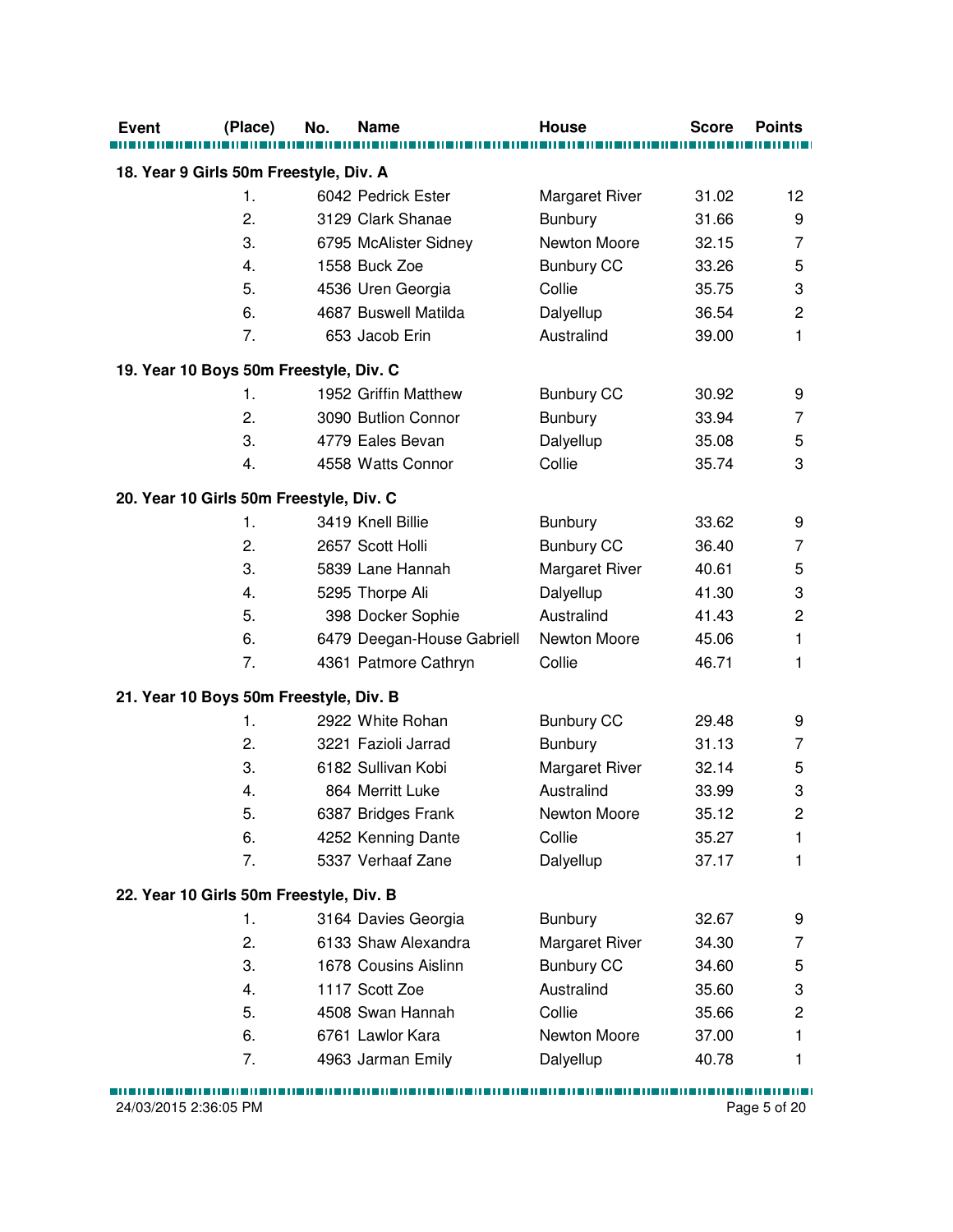| <b>Event</b> | (Place)                                 | No. | <b>Name</b>            | <b>House</b>          | <b>Score</b> | <b>Points</b>  |
|--------------|-----------------------------------------|-----|------------------------|-----------------------|--------------|----------------|
|              | 23. Year 10 Boys 50m Freestyle, Div. A  |     |                        |                       |              |                |
|              | 1.                                      |     | 3332 Hill Bailey       | <b>Bunbury</b>        | 28.69        | 12             |
|              | 2.                                      |     | 2638 Sanders Ryan      | <b>Bunbury CC</b>     | 29.70        | 9              |
|              | 3.                                      |     | 1278 Wagstaff Brayden  | Australind            | 30.98        | $\overline{7}$ |
|              | 4.                                      |     | 4376 Pilatti Jakob     | Collie                | 31.81        | 5              |
|              | 5.                                      |     | 5445 Bennett Frank     | <b>Margaret River</b> | 32.25        | 3              |
|              | 6.                                      |     | 4686 Buswell Banjo     | Dalyellup             | 33.17        | $\overline{c}$ |
|              | 24. Year 10 Girls 50m Freestyle, Div. A |     |                        |                       |              |                |
|              | 1.                                      |     | 3506 Mayfield Grace    | <b>Bunbury</b>        | 30.12        | 12             |
|              | 2.                                      |     | 2207 Lee Courtney      | <b>Bunbury CC</b>     | 30.28        | 9              |
|              | 3.                                      |     | 5213 Scott Maddison    | Dalyellup             | 32.95        | 7              |
|              | 4.                                      |     | 5795 Jones Annabelle   | <b>Margaret River</b> | 33.08        | 5              |
|              | 5.                                      |     | 4012 Biffin Maggie     | Collie                | 36.28        | 3              |
|              | 6.                                      |     | 320 Cleggett Jade      | Australind            | 37.23        | $\mathbf 2$    |
|              | 7.                                      |     | 7064 Tysoe Sophie      | Newton Moore          | 40.03        | 1              |
|              | 31. Year 7 Boys 50m Butterfly, Div. A   |     |                        |                       |              |                |
|              | 1.                                      |     | 2637 Sanders Dean      | <b>Bunbury CC</b>     | 40.06        | 12             |
|              | 2.                                      |     | 3149 Coulter Max       | <b>Bunbury</b>        | 44.10        | 9              |
|              | 3.                                      |     | 6527 Elward Noah       | Newton Moore          | 1:09.49      | $\overline{7}$ |
|              | 4.                                      |     | 4088 Croft Darcy       | Collie                | 1:25.96      | 5              |
|              | 32. Year 7 Girls 50m Butterfly, Div. A  |     |                        |                       |              |                |
|              | 1.                                      |     | 2474 Parsons Rori      | <b>Bunbury CC</b>     | 35.77        | 12             |
|              | 2.                                      |     | 6510 Eckersley Jacinta | Newton Moore          | 39.87        | 9              |
|              | 3.                                      |     | 562 Guretti Yana       | Australind            | 42.70        | $\overline{7}$ |
|              | 4.                                      |     | 3388 Johnson Alice     | Bunbury               | 44.40        | 5              |
|              | 5.                                      |     | 6259 Wood Mazie        | <b>Margaret River</b> | 48.57        | 3              |
|              | 6.                                      |     | 4001 Becker Morgan     | Collie                | 51.61        | $\overline{2}$ |
|              | 7.                                      |     | 5047 Matthews Abie     | Dalyellup             | 1:01.99      | 1              |
|              | 33. Year 8 Boys 50m Butterfly, Div. A   |     |                        |                       |              |                |
|              | 1.                                      |     | 2209 Lee Kyle          | <b>Bunbury CC</b>     | 33.12        | 12             |
|              | 2.                                      |     | 3136 Coleman Daniel    | Bunbury               | 34.65        | 9              |
|              | 3.                                      |     | 5212 Scott Kyle        | Dalyellup             | 44.80        | 7              |
|              | 4.                                      |     | 4437 Salmeri Samuel    | Collie                | 47.10        | 5              |
|              | 5.                                      |     | 6836 Neill Jordan      | Newton Moore          | 53.68        | 3              |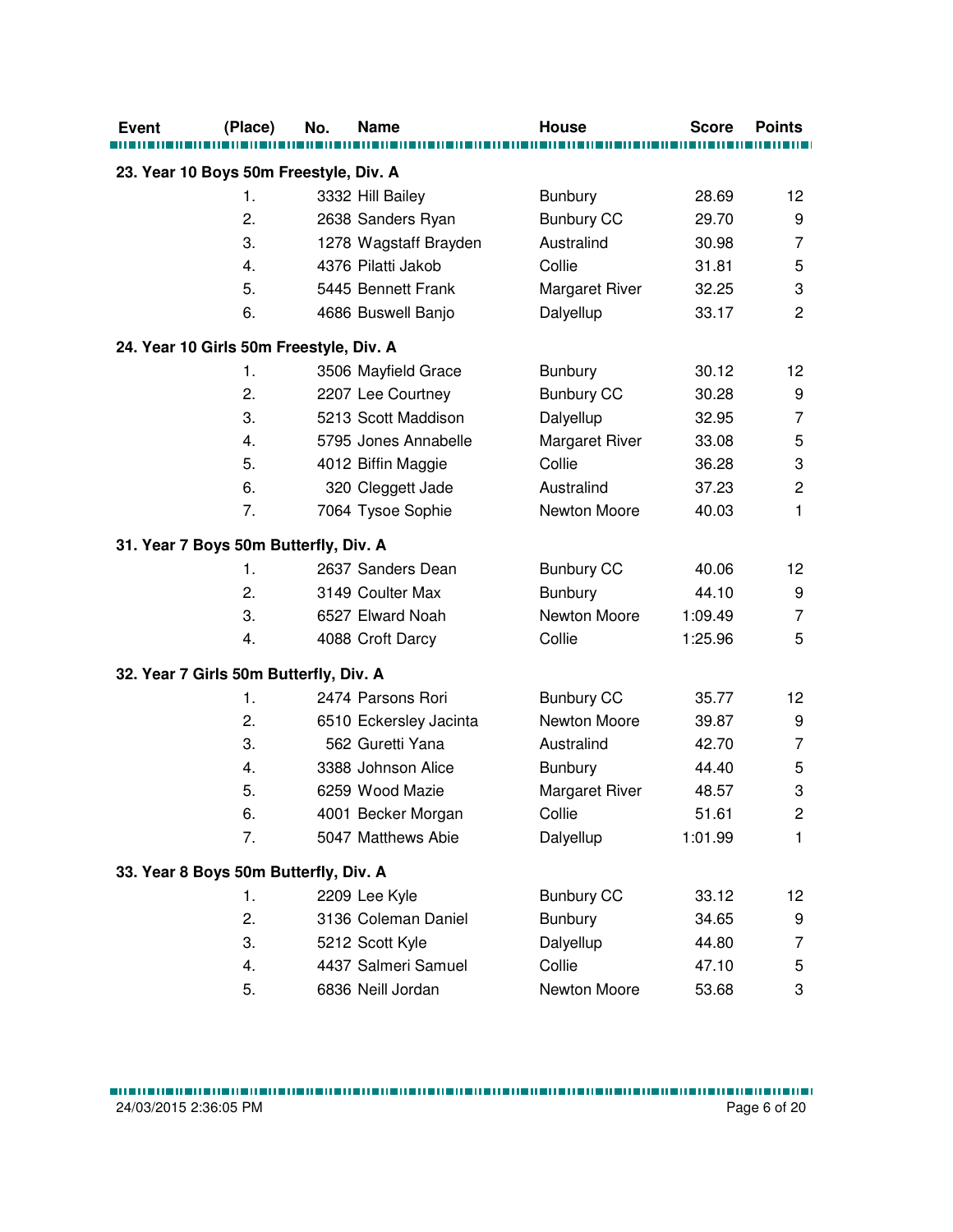| <b>Event</b>                            | (Place)        | No. | <b>Name</b>           | <b>House</b>          | <b>Score</b> | <b>Points</b>             |
|-----------------------------------------|----------------|-----|-----------------------|-----------------------|--------------|---------------------------|
|                                         |                |     |                       |                       |              |                           |
| 34. Year 8 Girls 50m Butterfly, Div. A  |                |     |                       |                       |              |                           |
|                                         | $\mathbf{1}$ . |     | 2365 Monkhouse Grace  | <b>Bunbury CC</b>     | 37.02        | 12                        |
|                                         | 2.             |     | 321 Cleggett Kaylee   | Australind            | 40.11        | 9                         |
|                                         | 3.             |     | 6411 Butlion Courtney | Newton Moore          | 42.12        | $\overline{7}$            |
|                                         | 4.             |     | 5761 Horak Emma       | <b>Margaret River</b> | 43.51        | 5                         |
|                                         | 5.             |     | 3666 Ramage Amber     | <b>Bunbury</b>        | 44.77        | $\ensuremath{\mathsf{3}}$ |
|                                         | 6.             |     | 5121 Oakes Emily      | Dalyellup             | 56.79        | $\sqrt{2}$                |
|                                         | 7.             |     | 4024 Broadbent Chloe  | Collie                | 1:29.94      | 1                         |
| 35. Year 9 Boys 50m Butterfly, Div. A   |                |     |                       |                       |              |                           |
|                                         | $\mathbf{1}$ . |     | 3304 Hall Ronan       | <b>Bunbury</b>        | 35.73        | 12                        |
|                                         | 2.             |     | 4927 Horne Jayden     | Dalyellup             | 35.86        | 9                         |
|                                         | 3.             |     | 2576 Reddin Charles   | <b>Bunbury CC</b>     | 35.96        | 7                         |
|                                         | 4.             |     | 561 Guretti Regan     | Australind            | 41.78        | 5                         |
|                                         | 5.             |     | 4198 Haven Kellen     | Collie                | 48.40        | 3                         |
|                                         | 6.             |     | 6257 Winstanley Flynn | <b>Margaret River</b> | 49.67        | $\overline{2}$            |
| 36. Year 9 Girls 50m Butterfly, Div. A  |                |     |                       |                       |              |                           |
|                                         | $\mathbf{1}$ . |     | 6042 Pedrick Ester    | <b>Margaret River</b> | 34.00        | 12                        |
|                                         | 2.             |     | 1558 Buck Zoe         | <b>Bunbury CC</b>     | 37.58        | 9                         |
|                                         | 3.             |     | 3129 Clark Shanae     | <b>Bunbury</b>        | 37.94        | $\overline{7}$            |
|                                         | 4.             |     | 6795 McAlister Sidney | Newton Moore          | 38.46        | 5                         |
|                                         | 5.             |     | 4536 Uren Georgia     | Collie                | 44.88        | 3                         |
| 37. Year 10 Boys 50m Butterfly, Div. A  |                |     |                       |                       |              |                           |
|                                         | 1.             |     | 2638 Sanders Ryan     | <b>Bunbury CC</b>     | 36.97        | 12                        |
|                                         | 2.             |     | 3332 Hill Bailey      | <b>Bunbury</b>        | 38.07        | 9                         |
|                                         | 3.             |     | 1278 Wagstaff Brayden | Australind            | 40.24        | 7                         |
|                                         | 4.             |     | 5465 Bonelli Jolan    | <b>Margaret River</b> | 41.16        | 5                         |
|                                         | 5.             |     | 4376 Pilatti Jakob    | Collie                | 41.33        | 3                         |
| 38. Year 10 Girls 50m Butterfly, Div. A |                |     |                       |                       |              |                           |
|                                         | 1.             |     | 2207 Lee Courtney     | <b>Bunbury CC</b>     | 34.12        | 12                        |
|                                         | 2.             |     | 3506 Mayfield Grace   | <b>Bunbury</b>        | 35.96        | 9                         |
|                                         | 3.             |     | 5213 Scott Maddison   | Dalyellup             | 41.05        | 7                         |
|                                         | 4.             |     | 4012 Biffin Maggie    | Collie                | 41.54        | 5                         |
|                                         | 5.             |     | 431 Eames Rachel      | Australind            | 44.97        | 3                         |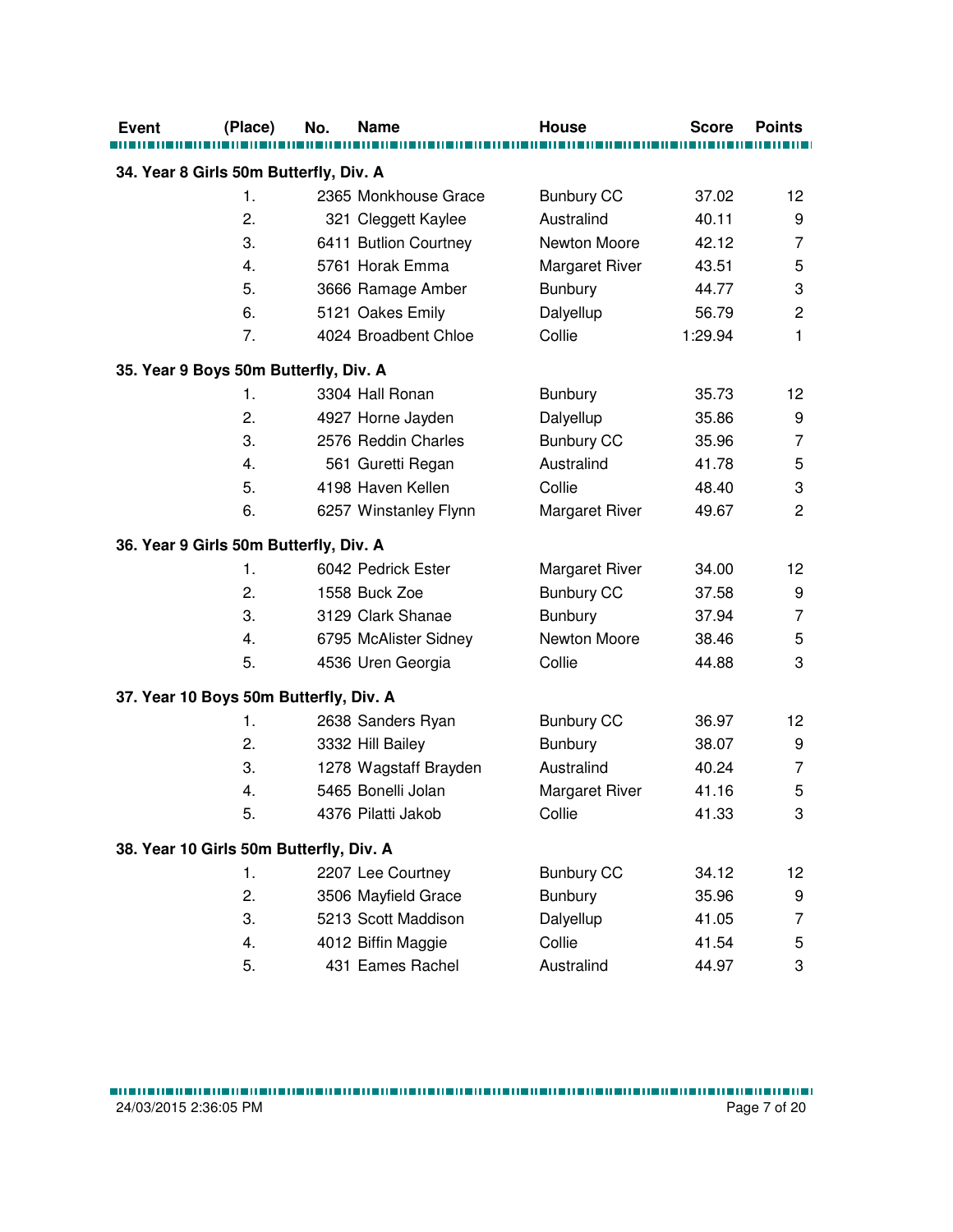| <b>Event</b> | (Place)                                   | No. | Name                    | <b>House</b>          | <b>Score</b> | <b>Points</b>  |
|--------------|-------------------------------------------|-----|-------------------------|-----------------------|--------------|----------------|
|              |                                           |     |                         |                       |              |                |
|              | 43. Year 7 Boys 50m Breaststroke, Div. B  |     |                         |                       |              |                |
|              | 1.                                        |     | 5491 Buckland Ethan     | Margaret River        | 56.73        | 9              |
|              | 2.                                        |     | 2267 Maranta Andrew     | <b>Bunbury CC</b>     | 1:00.18      | $\overline{7}$ |
|              | 3.                                        |     | 2981 Allen William      | Bunbury               | 1:01.41      | 5              |
|              | 4.                                        |     | 5366 Williams Deegan    | Dalyellup             | 1:04.57      | 3              |
|              | 5.                                        |     | 4567 Whiteaker Hayden   | Collie                | 1:12.45      | $\overline{c}$ |
|              | 6.                                        |     | 106 Adams Bayden        | Australind            | 1:19.18      | 1              |
|              | 44. Year 7 Girls 50m Breaststroke, Div. B |     |                         |                       |              |                |
|              | 1.                                        |     | 2753 Stewart Maddison   | <b>Bunbury CC</b>     | 41.67        | 9              |
|              | 2.                                        |     | 5802 Kawiti Chelsea     | Margaret River        | 52.68        | 7              |
|              | 3.                                        |     | 115 Allen Jade          | Australind            | 53.08        | 5              |
|              | 4.                                        |     | 3389 Johnston Brynna    | <b>Bunbury</b>        | 55.11        | 3              |
|              | 5.                                        |     | 4209 Hindle Jade        | Collie                | 59.99        | $\overline{c}$ |
|              | 6.                                        |     | 5047 Matthews Abie      | Dalyellup             | 1:01.92      | $\mathbf{1}$   |
|              | 7.                                        |     | 6298 Anderson Alexandra | Newton Moore          | 1:14.41      | 1              |
|              | 45. Year 7 Boys 50m Breaststroke, Div. A  |     |                         |                       |              |                |
|              | 1.                                        |     | 5900 Matthews William   | <b>Margaret River</b> | 47.58        | 12             |
|              | 2.                                        |     | 2637 Sanders Dean       | <b>Bunbury CC</b>     | 48.10        | 9              |
|              | 3.                                        |     | 629 Hough Brady         | Australind            | 49.63        | $\overline{7}$ |
|              | 4.                                        |     | 3149 Coulter Max        | Bunbury               | 51.36        | 5              |
|              | 5.                                        |     | 6527 Elward Noah        | Newton Moore          | 1:07.00      | 3              |
|              | 6.                                        |     | 4007 Benton Dylan       | Collie                | 1:18.24      | $\overline{c}$ |
|              | 7.                                        |     | 5318 Underwood Mickey   | Dalyellup             | 2:11.45      | 1              |
|              | 46. Year 7 Girls 50m Breaststroke, Div. A |     |                         |                       |              |                |
|              | 1.                                        |     | 2474 Parsons Rori       | <b>Bunbury CC</b>     | 42.11        | 12             |
|              | 2.                                        |     | 1113 Scott Amber        | Australind            | 46.49        | 9              |
|              | 3.                                        |     | 6510 Eckersley Jacinta  | Newton Moore          | 47.24        | $\overline{7}$ |
|              | 4.                                        |     | 6259 Wood Mazie         | Margaret River        | 51.33        | 5              |
|              | 5.                                        |     | 4188 Harrington Nikki   | Collie                | 51.95        | 3              |
|              | 6.                                        |     | 3388 Johnson Alice      | <b>Bunbury</b>        | 52.24        | $\mathbf 2$    |
|              | 7.                                        |     | 4928 Horne Madison      | Dalyellup             | 57.20        | $\mathbf{1}$   |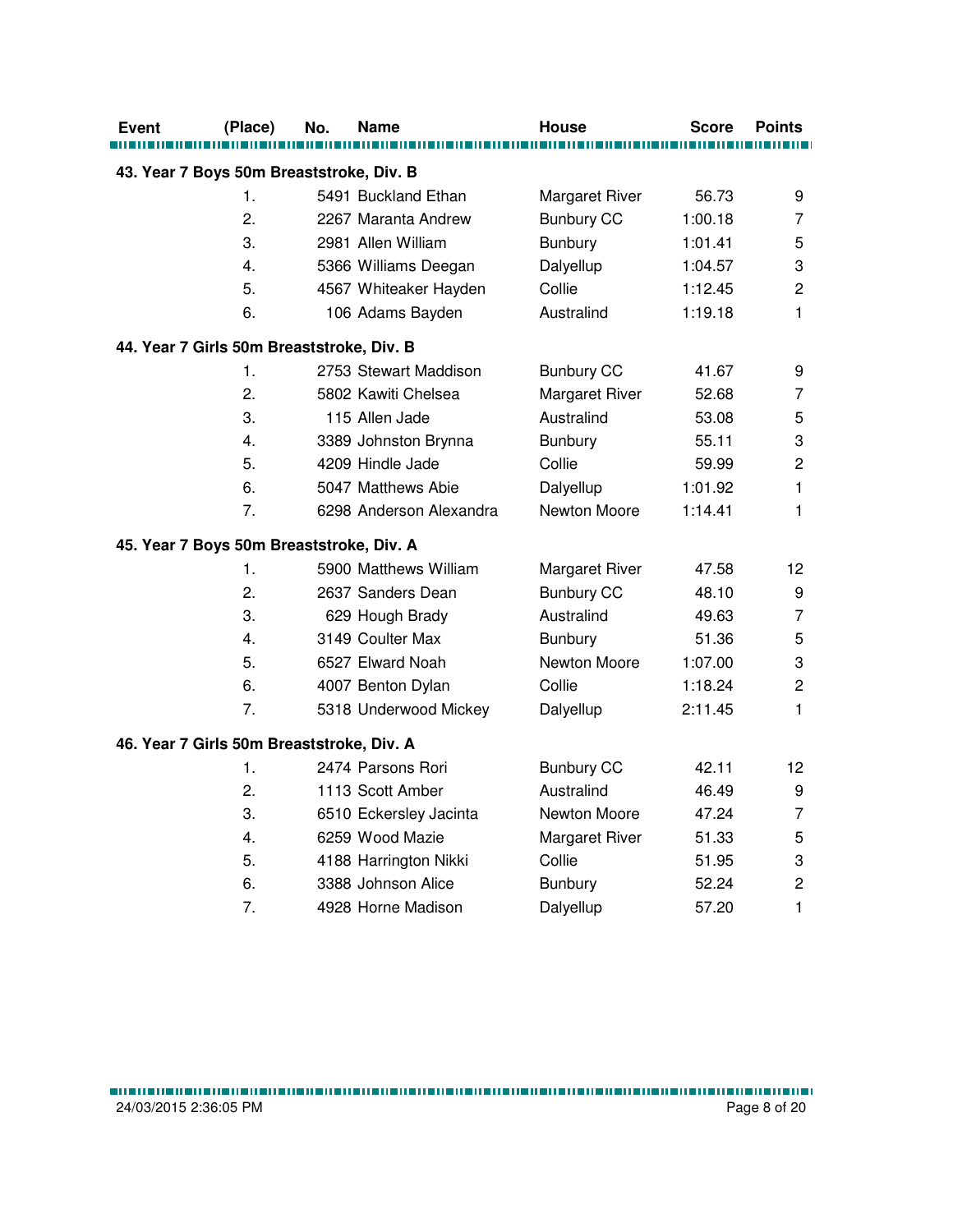| Event                                    | (Place)                                   | No. | Name                  | House             | <b>Score</b> | <b>Points</b>             |
|------------------------------------------|-------------------------------------------|-----|-----------------------|-------------------|--------------|---------------------------|
|                                          |                                           |     |                       |                   |              |                           |
| 47. Year 8 Boys 50m Breaststroke, Div. B |                                           |     |                       |                   |              |                           |
|                                          | 1.                                        |     | 2188 Knight Jacob     | <b>Bunbury CC</b> | 46.35        | 9                         |
|                                          | 2.                                        |     | 3264 Giankulos Kade   | Bunbury           | 47.38        | 7                         |
|                                          | 3.                                        |     | 4964 Jarman Mitchell  | Dalyellup         | 52.01        | 5                         |
|                                          | 4.                                        |     | 5538 Cawood Sam       | Margaret River    | 56.54        | 3                         |
|                                          | 5.                                        |     | 6410 Butler William   | Newton Moore      | 56.84        | $\overline{c}$            |
|                                          | 6.                                        |     | 436 Eddy Thomas       | Australind        | 1:02.43      | $\mathbf{1}$              |
|                                          | 7.                                        |     | 4461 Shepherd Liam    | Collie            | 1:03.52      | 1                         |
|                                          | 48. Year 8 Girls 50m Breaststroke, Div. B |     |                       |                   |              |                           |
|                                          | 1.                                        |     | 1908 Gianotti Georgia | <b>Bunbury CC</b> | 45.55        | 9                         |
|                                          | 2.                                        |     | 6411 Butlion Courtney | Newton Moore      | 45.85        | 7                         |
|                                          | 3.                                        |     | 3821 Tehemara Chelsea | <b>Bunbury</b>    | 50.08        | 5                         |
|                                          | 4.                                        |     | 5654 Flint Sasha      | Margaret River    | 51.18        | 3                         |
|                                          | 5.                                        |     | 560 Guelpa Kiara      | Australind        | 57.41        | $\overline{c}$            |
|                                          | 6.                                        |     | 4965 Jarvis Krystal   | Dalyellup         | 57.47        | $\mathbf{1}$              |
|                                          | 7.                                        |     | 4024 Broadbent Chloe  | Collie            | 1:29.10      | 1                         |
|                                          | 49. Year 8 Boys 50m Breaststroke, Div. A  |     |                       |                   |              |                           |
|                                          | 1.                                        |     | 2209 Lee Kyle         | <b>Bunbury CC</b> | 40.48        | 12                        |
|                                          | 2.                                        |     | 3136 Coleman Daniel   | Bunbury           | 45.00        | 9                         |
|                                          | 3.                                        |     | 6962 Sawyer Jaxon     | Newton Moore      | 46.83        | $\overline{7}$            |
|                                          | 4.                                        |     | 4437 Salmeri Samuel   | Collie            | 47.65        | 5                         |
|                                          | 5.                                        |     | 5212 Scott Kyle       | Dalyellup         | 49.08        | 3                         |
|                                          | 6.                                        |     | 581 Harrison Marius   | Australind        | 52.59        | $\overline{2}$            |
|                                          | 50. Year 8 Girls 50m Breaststroke, Div. A |     |                       |                   |              |                           |
|                                          | 1.                                        |     | 2365 Monkhouse Grace  | <b>Bunbury CC</b> | 42.06        | 12                        |
|                                          | 2.                                        |     | 3666 Ramage Amber     | Bunbury           | 45.91        | 9                         |
|                                          | 3.                                        |     | 5761 Horak Emma       | Margaret River    | 50.07        | $\overline{7}$            |
|                                          | 4.                                        |     | 1340 Wickham Grace    | Australind        | 50.96        | 5                         |
|                                          | 5.                                        |     | 6712 Innes Emma       | Newton Moore      | 51.28        | $\ensuremath{\mathsf{3}}$ |
|                                          | 6.                                        |     | 4627 Barbour Bella    | Dalyellup         | 53.70        | $\mathbf 2$               |
|                                          | 7.                                        |     | 4197 Haven Danika     | Collie            | 59.65        | 1                         |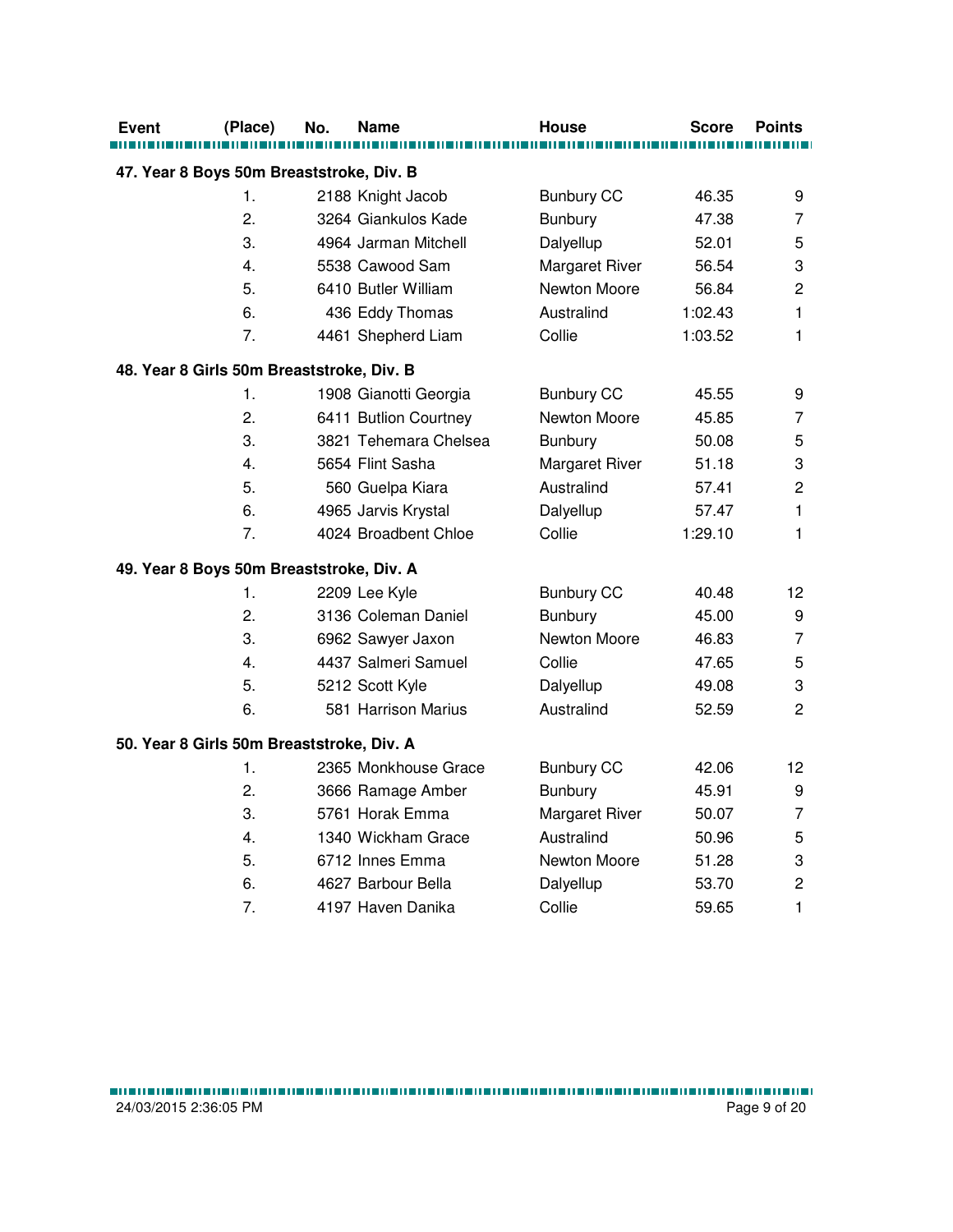| <b>Event</b>                              | (Place)        | No. | Name                     | <b>House</b>          | <b>Score</b> | <b>Points</b>           |
|-------------------------------------------|----------------|-----|--------------------------|-----------------------|--------------|-------------------------|
|                                           |                |     |                          |                       |              |                         |
| 51. Year 9 Boys 50m Breaststroke, Div. B  |                |     |                          |                       |              |                         |
|                                           | $\mathbf{1}$ . |     | 2882 Wall Matthew        | <b>Bunbury CC</b>     | 41.96        | 9                       |
|                                           | 2.             |     | 4495 Stinten Joel        | Collie                | 45.11        | 7                       |
|                                           | 3.             |     | 1069 Robins Cooper       | Australind            | 48.01        | 5                       |
|                                           | 4.             |     | 5473 Bradshaw Trent      | Margaret River        | 48.70        | 3                       |
|                                           | 5.             |     | 3265 Gibellini Jack      | <b>Bunbury</b>        | 50.78        | $\mathbf 2$             |
|                                           | 6.             |     | 6293 Allen Tanner        | Newton Moore          | 53.61        | $\mathbf{1}$            |
|                                           | 7.             |     | 4756 De Vaney Rory       | Dalyellup             | 1:10.32      | 1                       |
| 52. Year 9 Girls 50m Breaststroke, Div. B |                |     |                          |                       |              |                         |
|                                           | 1.             |     | 3029 Bell Amy            | <b>Bunbury</b>        | 47.52        | 9                       |
|                                           | 2.             |     | 5763 Howden-Woodland Tan | Margaret River        | 48.93        | 7                       |
|                                           | 3.             |     | 1558 Buck Zoe            | <b>Bunbury CC</b>     | 50.95        | 5                       |
|                                           | 4.             |     | 6991 Smith Ella          | Newton Moore          | 51.81        | 3                       |
|                                           | 5.             |     | 4114 Dewar Emersen       | Collie                | 54.73        | $\overline{c}$          |
|                                           | 6.             |     | 5343 Wallis Amber        | Dalyellup             | 1:01.00      | 1                       |
|                                           | 7.             |     | 605 Hill Makenna         | Australind            | 1:03.25      | 1                       |
| 53. Year 9 Boys 50m Breaststroke, Div. A  |                |     |                          |                       |              |                         |
|                                           | 1.             |     | 3304 Hall Ronan          | <b>Bunbury</b>        | 40.57        | 12                      |
|                                           | 2.             |     | 561 Guretti Regan        | Australind            | 42.05        | 9                       |
|                                           | 3.             |     | 4422 Roissetter Kaleb    | Collie                | 42.30        | $\overline{7}$          |
|                                           | 4.             |     | 2576 Reddin Charles      | <b>Bunbury CC</b>     | 43.39        | 5                       |
|                                           | 5.             |     | 6916 Rankin Zachary      | Newton Moore          | 47.77        | 3                       |
|                                           | 6.             |     | 4927 Horne Jayden        | Dalyellup             | 48.08        | $\mathbf 2$             |
|                                           | 7.             |     | 5759 Hopkins Ben         | Margaret River        | 51.16        | 1                       |
| 54. Year 9 Girls 50m Breaststroke, Div. A |                |     |                          |                       |              |                         |
|                                           | 1.             |     | 6795 McAlister Sidney    | Newton Moore          | 40.20        | 12                      |
|                                           | 2.             |     | 1962 Gulberti Hayley     | <b>Bunbury CC</b>     | 44.46        | 9                       |
|                                           | 3.             |     | 6042 Pedrick Ester       | <b>Margaret River</b> | 45.62        | 7                       |
|                                           | 4.             |     | 3825 Templeman Kiara     | <b>Bunbury</b>        | 47.05        | 5                       |
|                                           | 5.             |     | 653 Jacob Erin           | Australind            | 50.44        | 3                       |
|                                           | 6.             |     | 4418 Roberts Olivia      | Collie                | 50.72        | $\overline{\mathbf{c}}$ |
|                                           | 7.             |     | 4687 Buswell Matilda     | Dalyellup             | 52.75        | 1                       |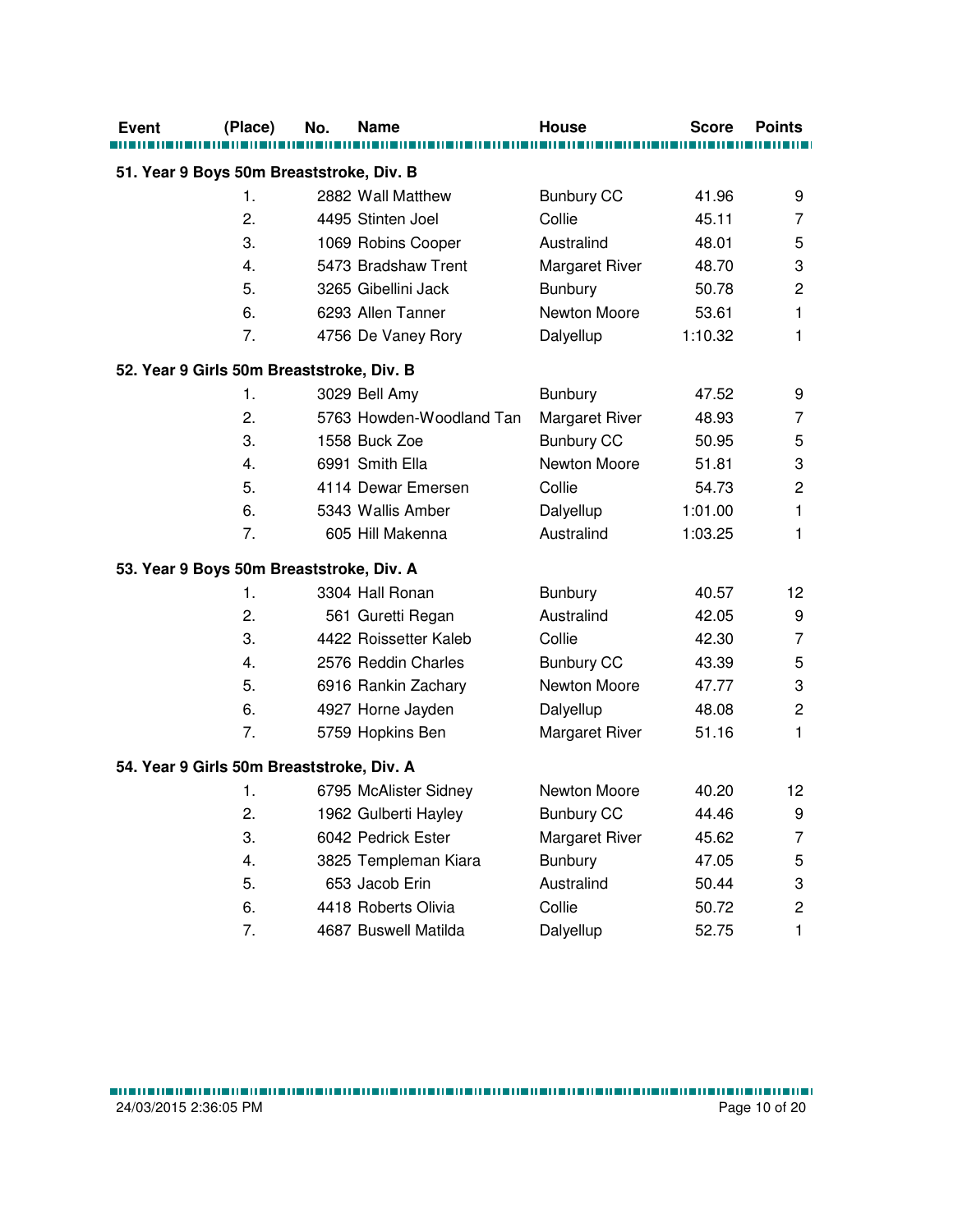| <b>Event</b>                              | (Place)                                    | No. | <b>Name</b>                | <b>House</b>          | <b>Score</b> | <b>Points</b>           |  |  |  |
|-------------------------------------------|--------------------------------------------|-----|----------------------------|-----------------------|--------------|-------------------------|--|--|--|
| 55. Year 10 Boys 50m Breaststroke, Div. B |                                            |     |                            |                       |              |                         |  |  |  |
|                                           | 1.                                         |     | 2348 Mickle Henry          | <b>Bunbury CC</b>     | 38.33        | 9                       |  |  |  |
|                                           | 2.                                         |     | 6214 Tugwood George        | Margaret River        | 42.19        | 7                       |  |  |  |
|                                           | 3.                                         |     | 3767 Shimada Kohta         | <b>Bunbury</b>        | 43.12        | 5                       |  |  |  |
|                                           | 4.                                         |     | 4376 Pilatti Jakob         | Collie                | 43.70        | 3                       |  |  |  |
|                                           | 5.                                         |     | 421 Dunbar-Smith Thomas    | Australind            | 45.50        | $\overline{c}$          |  |  |  |
|                                           | 6.                                         |     | 4686 Buswell Banjo         | Dalyellup             | 47.01        | 1                       |  |  |  |
|                                           | 7.                                         |     | 6387 Bridges Frank         | Newton Moore          | 53.74        | 1                       |  |  |  |
|                                           | 56. Year 10 Girls 50m Breaststroke, Div. B |     |                            |                       |              |                         |  |  |  |
|                                           | 1.                                         |     | 4508 Swan Hannah           | Collie                | 48.43        | 9                       |  |  |  |
|                                           | 2.                                         |     | 5839 Lane Hannah           | Margaret River        | 48.58        | 7                       |  |  |  |
|                                           | 3.                                         |     | 3164 Davies Georgia        | <b>Bunbury</b>        | 49.83        | 5                       |  |  |  |
|                                           | 4.                                         |     | 1678 Cousins Aislinn       | <b>Bunbury CC</b>     | 50.99        | 3                       |  |  |  |
|                                           | 5.                                         |     | 4963 Jarman Emily          | Dalyellup             | 52.39        | $\overline{c}$          |  |  |  |
|                                           | 6.                                         |     | 6479 Deegan-House Gabriell | Newton Moore          | 55.01        | 1                       |  |  |  |
|                                           | 7.                                         |     | 431 Eames Rachel           | Australind            | 59.50        | 1                       |  |  |  |
|                                           | 57. Year 10 Boys 50m Breaststroke, Div. A  |     |                            |                       |              |                         |  |  |  |
|                                           | 1.                                         |     | 2638 Sanders Ryan          | <b>Bunbury CC</b>     | 40.57        | 12                      |  |  |  |
|                                           | 2.                                         |     | 4324 Moloney Jameson       | Collie                | 41.36        | 9                       |  |  |  |
|                                           | 3.                                         |     | 4779 Eales Bevan           | Dalyellup             | 43.22        | 7                       |  |  |  |
|                                           | 4.                                         |     | 6278 Yateman Brook         | Margaret River        | 44.28        | 5                       |  |  |  |
|                                           | 5.                                         |     | 864 Merritt Luke           | Australind            | 44.74        | 3                       |  |  |  |
|                                           | 6.                                         |     | 3332 Hill Bailey           | <b>Bunbury</b>        | 45.68        | $\overline{c}$          |  |  |  |
|                                           | 58. Year 10 Girls 50m Breaststroke, Div. A |     |                            |                       |              |                         |  |  |  |
|                                           | 1.                                         |     | 2207 Lee Courtney          | <b>Bunbury CC</b>     | 42.43        | 12                      |  |  |  |
|                                           | 2.                                         |     | 3506 Mayfield Grace        | <b>Bunbury</b>        | 43.21        | 9                       |  |  |  |
|                                           | 3.                                         |     | 6133 Shaw Alexandra        | <b>Margaret River</b> | 45.89        | 7                       |  |  |  |
|                                           | 4.                                         |     | 5213 Scott Maddison        | Dalyellup             | 46.15        | 5                       |  |  |  |
|                                           | 5.                                         |     | 6761 Lawlor Kara           | Newton Moore          | 48.47        | 3                       |  |  |  |
|                                           | 6.                                         |     | 1117 Scott Zoe             | Australind            | 49.64        | $\overline{\mathbf{c}}$ |  |  |  |
|                                           | 7.                                         |     | 4012 Biffin Maggie         | Collie                | 50.62        | 1                       |  |  |  |
|                                           | 63. Year 7 Boys 100m Freestyle, Div. A     |     |                            |                       |              |                         |  |  |  |
|                                           | 1.                                         |     | 2637 Sanders Dean          | <b>Bunbury CC</b>     | 1:14.67      | 12                      |  |  |  |
|                                           | 2.                                         |     | 3149 Coulter Max           | <b>Bunbury</b>        | 1:16.05      | 9                       |  |  |  |
|                                           | 3.                                         |     | 629 Hough Brady            | Australind            | 1:27.28      | 7                       |  |  |  |
|                                           | 4.                                         |     | 5900 Matthews William      | Margaret River        | 1:27.96      | 5                       |  |  |  |
|                                           | 5.                                         |     | 6527 Elward Noah           | Newton Moore          | 2:02.05      | 3                       |  |  |  |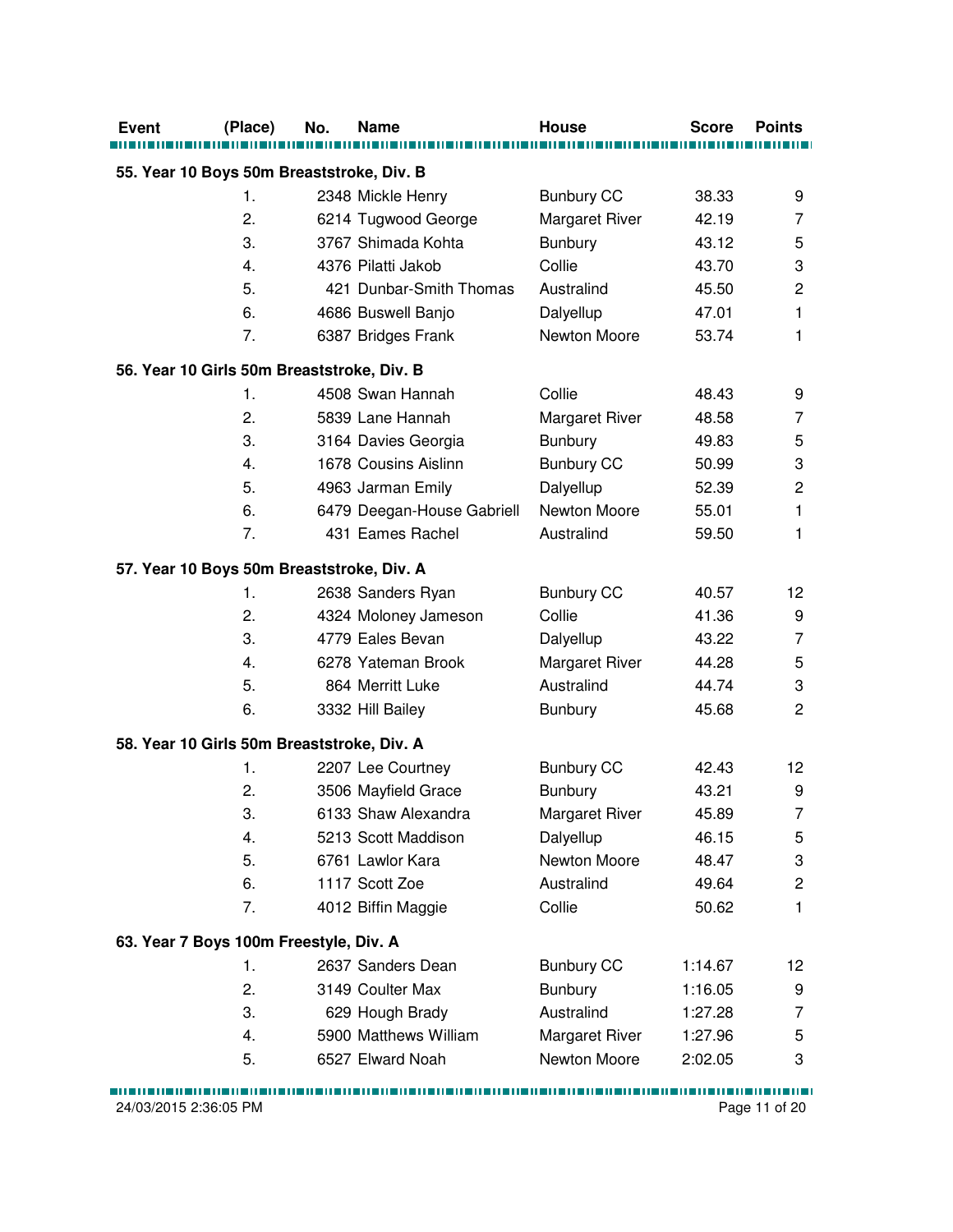| <b>Event</b> | (Place)                                       | No. | <b>Name</b>                               | <b>House</b>                      | <b>Score</b>       | <b>Points</b>           |
|--------------|-----------------------------------------------|-----|-------------------------------------------|-----------------------------------|--------------------|-------------------------|
|              | 64. Year 7 Girls 100m Freestyle, Div. A       |     |                                           |                                   |                    |                         |
|              | $\mathbf 1$ .                                 |     | 2474 Parsons Rori                         |                                   |                    |                         |
|              | 2.                                            |     |                                           | <b>Bunbury CC</b><br>Newton Moore | 1:10.32<br>1:16.65 | 12<br>9                 |
|              | 3.                                            |     | 6510 Eckersley Jacinta<br>6259 Wood Mazie |                                   |                    | 7                       |
|              |                                               |     | 3918 Willsher Chloe                       | Margaret River                    | 1:24.51            |                         |
|              | 4.                                            |     | 420 Dunbar-Smith Samanth                  | <b>Bunbury</b><br>Australind      | 1:30.62            | 5                       |
|              | 5.                                            |     |                                           |                                   | 1:34.51            | 3                       |
|              | 6.                                            |     | 4188 Harrington Nikki                     | Collie                            | 1:36.43            | $\overline{2}$          |
|              | 65. Year 8 Boys 100m Freestyle, Div. A        |     |                                           |                                   |                    |                         |
|              | 1.                                            |     | 2209 Lee Kyle                             | <b>Bunbury CC</b>                 | 1:05.43            | 12                      |
|              | 2.                                            |     | 3136 Coleman Daniel                       | <b>Bunbury</b>                    | 1:11.27            | 9                       |
|              | 3.                                            |     | 5212 Scott Kyle                           | Dalyellup                         | 1:18.50            | 7                       |
|              | 4.                                            |     | 6019 Oxley Reif                           | Margaret River                    | 1:18.56            | 5                       |
|              | 5.                                            |     | 4437 Salmeri Samuel                       | Collie                            | 1:20.60            | 3                       |
|              | 6.                                            |     | 6962 Sawyer Jaxon                         | Newton Moore                      | 1:21.02            | $\overline{c}$          |
|              | 66. Year 8 Girls 100m Freestyle, Div. A       |     |                                           |                                   |                    |                         |
|              | 1.                                            |     | 2365 Monkhouse Grace                      | <b>Bunbury CC</b>                 | 1:12.29            | 12                      |
|              | 2.                                            |     | 6411 Butlion Courtney                     | Newton Moore                      | 1:15.95            | 9                       |
|              | 3.                                            |     | 3666 Ramage Amber                         | <b>Bunbury</b>                    | 1:19.58            | 7                       |
|              | 4.                                            |     | 5761 Horak Emma                           | <b>Margaret River</b>             | 1:21.02            | 5                       |
|              | 5.                                            |     | 4627 Barbour Bella                        | Dalyellup                         | 1:25.37            | 3                       |
|              | 6.                                            |     | 248 Brown Emily                           | Australind                        | 1:25.46            | $\overline{c}$          |
|              | 7.                                            |     | 4197 Haven Danika                         | Collie                            | 1:59.95            | 1                       |
|              | 67. Year 9 Boys 100m Freestyle, Div. A        |     |                                           |                                   |                    |                         |
|              | 1.                                            |     | 4927 Horne Jayden                         | Dalyellup                         | 1:08.90            | 12                      |
|              | 2.                                            |     | 3304 Hall Ronan                           | <b>Bunbury</b>                    | 1:12.04            | 9                       |
|              | 3.                                            |     | 4422 Roissetter Kaleb                     | Collie                            | 1:13.05            | $\overline{7}$          |
|              | 4.                                            |     | 2576 Reddin Charles                       | <b>Bunbury CC</b>                 | 1:13.27            | 5                       |
|              | 5.                                            |     | 6916 Rankin Zachary                       | Newton Moore                      | 1:22.94            | 3                       |
|              | 6.                                            |     | 1069 Robins Cooper                        | Australind                        | 1:25.15            | $\overline{\mathbf{c}}$ |
|              | 7.                                            |     | 6257 Winstanley Flynn                     | Margaret River                    | 1:26.25            | 1                       |
|              |                                               |     |                                           |                                   |                    |                         |
|              | 68. Year 9 Girls 100m Freestyle, Div. A<br>1. |     | 6795 McAlister Sidney                     | Newton Moore                      | 1:11.61            | 12 <sub>2</sub>         |
|              | 2.                                            |     | 3129 Clark Shanae                         | <b>Bunbury</b>                    | 1:12.76            | 9                       |
|              | 3.                                            |     | 1558 Buck Zoe                             | <b>Bunbury CC</b>                 | 1:14.53            |                         |
|              | 4.                                            |     | 6042 Pedrick Ester                        | <b>Margaret River</b>             |                    | 7                       |
|              |                                               |     |                                           |                                   | 1:14.88            | 5                       |
|              | 5.                                            |     | 4536 Uren Georgia                         | Collie                            | 1:25.16            | 3                       |
|              | 6.                                            |     | 653 Jacob Erin                            | Australind                        | 1:33.95            | 2                       |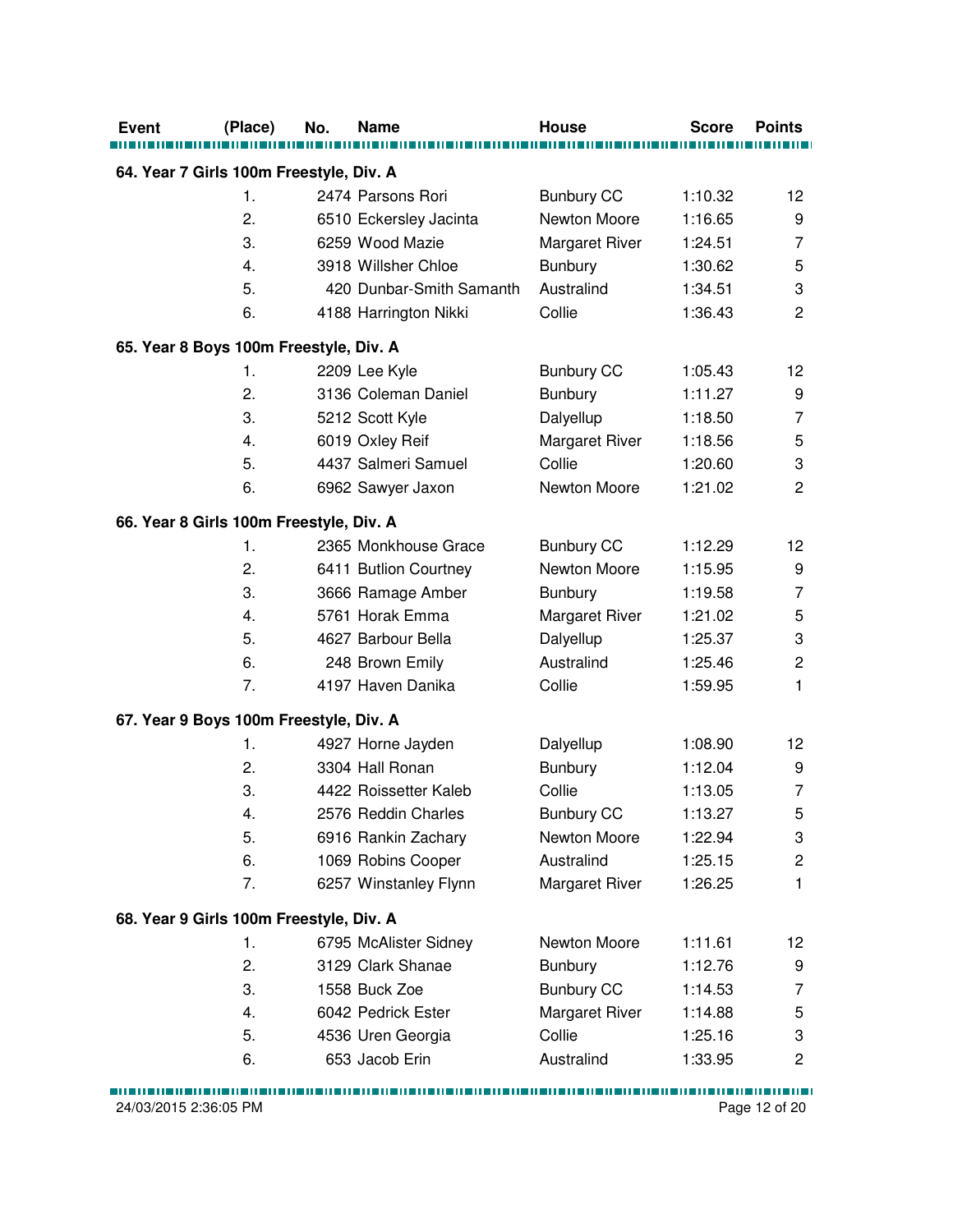| <b>Event</b> | (Place)                                  | No. | Name                                               | <b>House</b>      | Score    | <b>Points</b>             |
|--------------|------------------------------------------|-----|----------------------------------------------------|-------------------|----------|---------------------------|
|              |                                          |     |                                                    |                   |          |                           |
|              | 69. Year 10 Boys 100m Freestyle, Div. A  |     |                                                    |                   |          |                           |
|              | 1.                                       |     | 3332 Hill Bailey                                   | <b>Bunbury</b>    | 1:04.26  | 12                        |
|              | 2.                                       |     | 2638 Sanders Ryan                                  | <b>Bunbury CC</b> | 1:06.45  | 9                         |
|              | 3.                                       |     | 1278 Wagstaff Brayden                              | Australind        | 1:12.89  | $\overline{7}$            |
|              | 4.                                       |     | 5445 Bennett Frank                                 | Margaret River    | 1:14.45  | 5                         |
|              | 5.                                       |     | 4376 Pilatti Jakob                                 | Collie            | 1:24.16  | $\ensuremath{\mathsf{3}}$ |
|              | 6.                                       |     | 4686 Buswell Banjo                                 | Dalyellup         | 1:27.85  | $\overline{c}$            |
|              | 7.                                       |     | 6387 Bridges Frank                                 | Newton Moore      | 1:33.21  | 1                         |
|              | 70. Year 10 Girls 100m Freestyle, Div. A |     |                                                    |                   |          |                           |
|              | 1.                                       |     | 3506 Mayfield Grace                                | Bunbury           | 1:07.45  | 12                        |
|              | 2.                                       |     | 2207 Lee Courtney                                  | <b>Bunbury CC</b> | 1:07.67  | 9                         |
|              | 3.                                       |     | 5795 Jones Annabelle                               | Margaret River    | 1:14.43  | $\overline{7}$            |
|              | 4.                                       |     | 4012 Biffin Maggie                                 | Collie            | 1:23.42  | 5                         |
|              | 5.                                       |     | 5213 Scott Maddison                                | Dalyellup         | 1:23.95  | $\ensuremath{\mathsf{3}}$ |
|              | 6.                                       |     | 6761 Lawlor Kara                                   | Newton Moore      | 1:27.87  | $\overline{2}$            |
|              | 7.                                       |     | 320 Cleggett Jade                                  | Australind        | 1:33.10  | $\mathbf{1}$              |
|              |                                          |     | 73. Yr 10 & Under Girls 4x50m Medley Relay, Div. A |                   |          |                           |
|              | 1.                                       |     | 82 Bunbury - Team                                  | Bunbury           | 2:36.25  | 24                        |
|              | 2.                                       |     | 80 Bunbury CC - Team                               | <b>Bunbury CC</b> | 2:39.14  | 18                        |
|              | 3.                                       |     | 86 Margaret River - Team                           | Margaret River    | 2:41.27  | 14                        |
|              | 4.                                       |     | 83 Newton Moore - Team                             | Newton Moore      | 2:45.25  | 10                        |
|              | 5.                                       |     | 81 Australind - Team                               | Australind        | 3:06.77  | $\,6$                     |
|              | 6.                                       |     | 92 Dalyellup - Team                                | Dalyellup         | 3:06.87  | $\overline{\mathbf{4}}$   |
|              | 7.                                       |     | 85 Collie - Team                                   | Collie            | 3:08.36  | $\overline{2}$            |
|              |                                          |     | 74. Yr 10 & Under Boys 4x50m Medley Relay, Div. A  |                   |          |                           |
|              | 1.                                       |     | 80 Bunbury CC - Team                               | <b>Bunbury CC</b> | 2:25.65  | 24                        |
|              | 2.                                       |     | 82 Bunbury - Team                                  | <b>Bunbury</b>    | 2:27.64  | 18                        |
|              | 3.                                       |     | 81 Australind - Team                               | Australind        | 2:38.01  | 14                        |
|              | 4.                                       |     | 92 Dalyellup - Team                                | Dalyellup         | 2:41.45  | 10                        |
|              | 5.                                       |     | 86 Margaret River - Team                           | Margaret River    | 2:42.37  | $\,6$                     |
|              | 6.                                       |     | 85 Collie - Team                                   | Collie            | 00:52.61 | $\overline{\mathbf{4}}$   |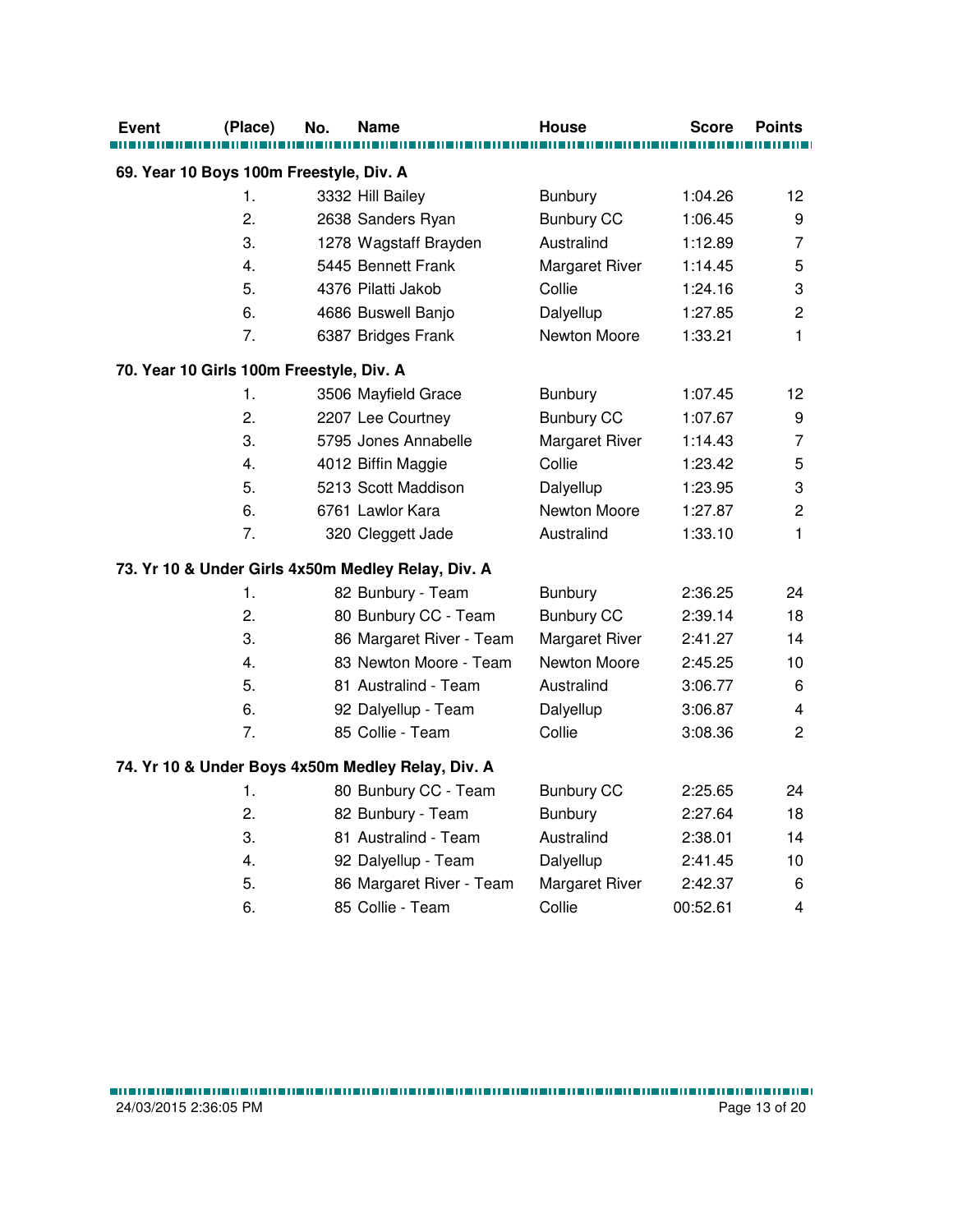| <b>Event</b>                            | (Place)        | No. | <b>Name</b>                            | <b>House</b>                    | <b>Score</b> | <b>Points</b>           |
|-----------------------------------------|----------------|-----|----------------------------------------|---------------------------------|--------------|-------------------------|
| 77. Year 7 Boys 50m Backstroke, Div. B  |                |     |                                        |                                 |              |                         |
|                                         | $\mathbf{1}$ . |     | 2577 Reddin Gavin                      |                                 | 44.45        | 9                       |
|                                         | 2.             |     | 3953 Zolnier Oliver                    | <b>Bunbury CC</b><br>Bunbury    | 51.75        | 7                       |
|                                         | 3.             |     |                                        | Australind                      | 54.98        | 5                       |
|                                         | 4.             |     | 629 Hough Brady<br>5491 Buckland Ethan |                                 | 59.77        | 3                       |
|                                         | 5.             |     |                                        | <b>Margaret River</b><br>Collie | 1:05.54      | $\overline{c}$          |
|                                         | 6.             |     | 4088 Croft Darcy<br>6527 Elward Noah   | Newton Moore                    |              | 1                       |
|                                         |                |     |                                        |                                 | 1:07.73      |                         |
| 78. Year 7 Girls 50m Backstroke, Div. B |                |     |                                        |                                 |              |                         |
|                                         | 1.             |     | 2753 Stewart Maddison                  | <b>Bunbury CC</b>               | 38.42        | 9                       |
|                                         | 2.             |     | 5537 Cawood Maddie                     | Margaret River                  | 44.75        | 7                       |
|                                         | 3.             |     | 3918 Willsher Chloe                    | <b>Bunbury</b>                  | 45.73        | 5                       |
|                                         | 4.             |     | 6298 Anderson Alexandra                | Newton Moore                    | 57.80        | 3                       |
|                                         | 5.             |     | 1328 White Michelle                    | Australind                      | 58.02        | $\mathbf 2$             |
|                                         | 6.             |     | 5047 Matthews Abie                     | Dalyellup                       | 1:02.28      | 1                       |
|                                         | 7.             |     | 4209 Hindle Jade                       | Collie                          | 1:02.31      | 1                       |
| 79. Year 7 Boys 50m Backstroke, Div. A  |                |     |                                        |                                 |              |                         |
|                                         | 1.             |     | 2637 Sanders Dean                      | <b>Bunbury CC</b>               | 40.99        | 12                      |
|                                         | 2.             |     | 823 May Trent                          | Australind                      | 41.11        | 9                       |
|                                         | 3.             |     | 5900 Matthews William                  | Margaret River                  | 42.13        | 7                       |
|                                         | 4.             |     | 3149 Coulter Max                       | <b>Bunbury</b>                  | 42.44        | 5                       |
|                                         | 5.             |     | 4567 Whiteaker Hayden                  | Collie                          | 56.40        | 3                       |
|                                         | 6.             |     | 5369 Williams Keegan                   | Dalyellup                       | 59.14        | $\overline{c}$          |
| 80. Year 7 Girls 50m Backstroke, Div. A |                |     |                                        |                                 |              |                         |
|                                         | 1.             |     | 2474 Parsons Rori                      | <b>Bunbury CC</b>               | 37.25        | 12                      |
|                                         | 2.             |     | 6510 Eckersley Jacinta                 | Newton Moore                    | 42.23        | 9                       |
|                                         | 3.             |     | 6243 Whitehead Jessi                   | <b>Margaret River</b>           | 42.36        | $\overline{7}$          |
|                                         | 4.             |     | 3388 Johnson Alice                     | <b>Bunbury</b>                  | 43.93        | 5                       |
|                                         | 5.             |     | 420 Dunbar-Smith Samanth               | Australind                      | 50.67        | 3                       |
|                                         | 6.             |     | 4928 Horne Madison                     | Dalyellup                       | 51.99        | $\overline{\mathbf{c}}$ |
|                                         | 7.             |     | 4188 Harrington Nikki                  | Collie                          | 53.08        | 1                       |
| 81. Year 8 Boys 50m Backstroke, Div. B  |                |     |                                        |                                 |              |                         |
|                                         | 1.             |     | 1680 Cousins Riley                     | <b>Bunbury CC</b>               | 39.77        | 9                       |
|                                         | 2.             |     | 3264 Giankulos Kade                    | <b>Bunbury</b>                  | 47.13        | 7                       |
|                                         | 3.             |     | 4964 Jarman Mitchell                   | Dalyellup                       | 47.89        | 5                       |
|                                         | 4.             |     | 6836 Neill Jordan                      | Newton Moore                    | 52.10        | 3                       |
|                                         | 5.             |     | 3974 Atherton Rorey                    | Collie                          | 59.31        | $\overline{c}$          |
|                                         | 6.             |     | 5631 Egan Shae                         | <b>Margaret River</b>           | 1:00.70      | 1                       |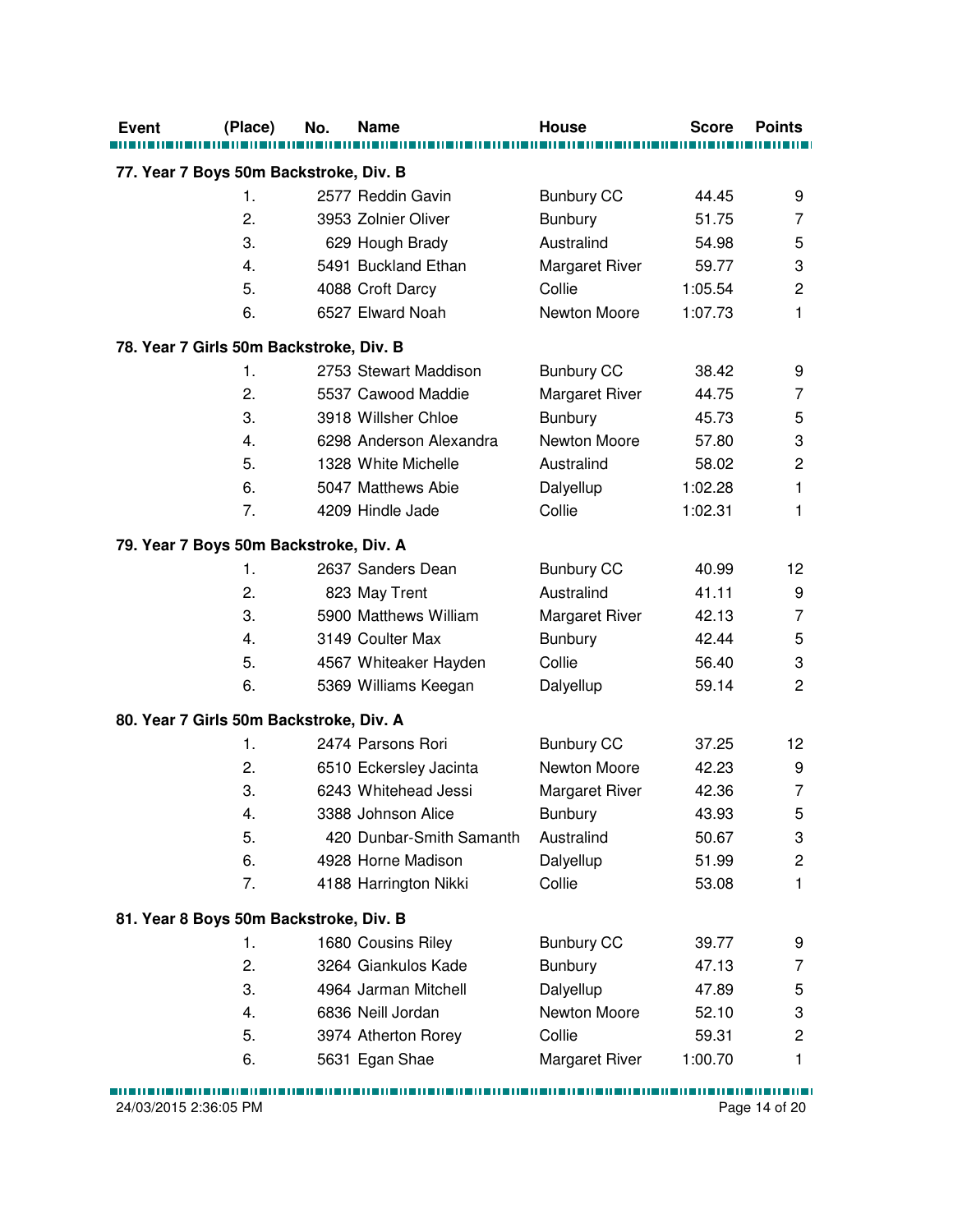| <b>Event</b>                            | (Place) | No. | Name                  | House                 | <b>Score</b> | <b>Points</b>           |
|-----------------------------------------|---------|-----|-----------------------|-----------------------|--------------|-------------------------|
| 82. Year 8 Girls 50m Backstroke, Div. B |         |     |                       |                       |              |                         |
|                                         | 1.      |     | 1908 Gianotti Georgia | <b>Bunbury CC</b>     | 37.90        | 9                       |
|                                         | 2.      |     | 6712 Innes Emma       | Newton Moore          | 43.50        | 7                       |
|                                         | 3.      |     | 3821 Tehemara Chelsea | <b>Bunbury</b>        | 43.98        | 5                       |
|                                         | 4.      |     | 4266 Kirk Amy         | Collie                | 44.41        | 3                       |
|                                         | 5.      |     | 5681 Gibson Arabelle  | Margaret River        | 46.84        | $\overline{c}$          |
|                                         | 6.      |     | 5169 Price Charli     | Dalyellup             | 46.99        | 1                       |
|                                         | 7.      |     | 1340 Wickham Grace    | Australind            | 49.44        | 1                       |
|                                         |         |     |                       |                       |              |                         |
| 83. Year 8 Boys 50m Backstroke, Div. A  |         |     |                       |                       |              |                         |
|                                         | 1.      |     | 2209 Lee Kyle         | <b>Bunbury CC</b>     | 35.93        | 12                      |
|                                         | 2.      |     | 3136 Coleman Daniel   | Bunbury               | 37.63        | 9                       |
|                                         | 3.      |     | 4437 Salmeri Samuel   | Collie                | 40.95        | $\overline{7}$          |
|                                         | 4.      |     | 5212 Scott Kyle       | Dalyellup             | 42.72        | 5                       |
|                                         | 5.      |     | 6962 Sawyer Jaxon     | Newton Moore          | 45.07        | 3                       |
|                                         | 6.      |     | 5767 Humberstone Jack | <b>Margaret River</b> | 52.53        | $\overline{c}$          |
| 84. Year 8 Girls 50m Backstroke, Div. A |         |     |                       |                       |              |                         |
|                                         | 1.      |     | 2365 Monkhouse Grace  | <b>Bunbury CC</b>     | 37.74        | 12                      |
|                                         | 2.      |     | 3666 Ramage Amber     | <b>Bunbury</b>        | 38.79        | 9                       |
|                                         | 3.      |     | 321 Cleggett Kaylee   | Australind            | 39.23        | $\overline{7}$          |
|                                         | 4.      |     | 6411 Butlion Courtney | Newton Moore          | 41.61        | 5                       |
|                                         | 5.      |     | 4627 Barbour Bella    | Dalyellup             | 41.79        | 3                       |
|                                         | 6.      |     | 5654 Flint Sasha      | Margaret River        | 49.86        | $\overline{\mathbf{c}}$ |
|                                         | 7.      |     | 4024 Broadbent Chloe  | Collie                | 1:12.97      | 1                       |
| 85. Year 9 Boys 50m Backstroke, Div. B  |         |     |                       |                       |              |                         |
|                                         | 1.      |     | 3265 Gibellini Jack   | <b>Bunbury</b>        | 40.96        | 9                       |
|                                         | 2.      |     | 2882 Wall Matthew     | <b>Bunbury CC</b>     | 44.37        | $\overline{7}$          |
|                                         | 3.      |     | 4198 Haven Kellen     | Collie                | 46.07        | 5                       |
|                                         | 4.      |     | 5759 Hopkins Ben      | <b>Margaret River</b> | 48.96        | 3                       |
|                                         | 5.      |     | 4756 De Vaney Rory    | Dalyellup             | 56.82        | $\overline{c}$          |
| 86. Year 9 Girls 50m Backstroke, Div. B |         |     |                       |                       |              |                         |
|                                         | 1.      |     | 1962 Gulberti Hayley  | <b>Bunbury CC</b>     | 40.43        | 9                       |
|                                         | 2.      |     | 3825 Templeman Kiara  | <b>Bunbury</b>        | 41.75        | 7                       |
|                                         | 3.      |     | 5655 Flintoff Ruby    | Margaret River        | 45.43        | 5                       |
|                                         | 4.      |     | 7035 TeHemara Sharni  | Newton Moore          | 46.52        | 3                       |
|                                         | 5.      |     | 293 Cantwell Madeline | Australind            | 50.76        | $\overline{c}$          |
|                                         | 6.      |     | 4114 Dewar Emersen    | Collie                | 55.93        | 1                       |
|                                         | 7.      |     | 5165 Porteous Chloe   |                       | 57.18        |                         |
|                                         |         |     |                       | Dalyellup             |              | 1                       |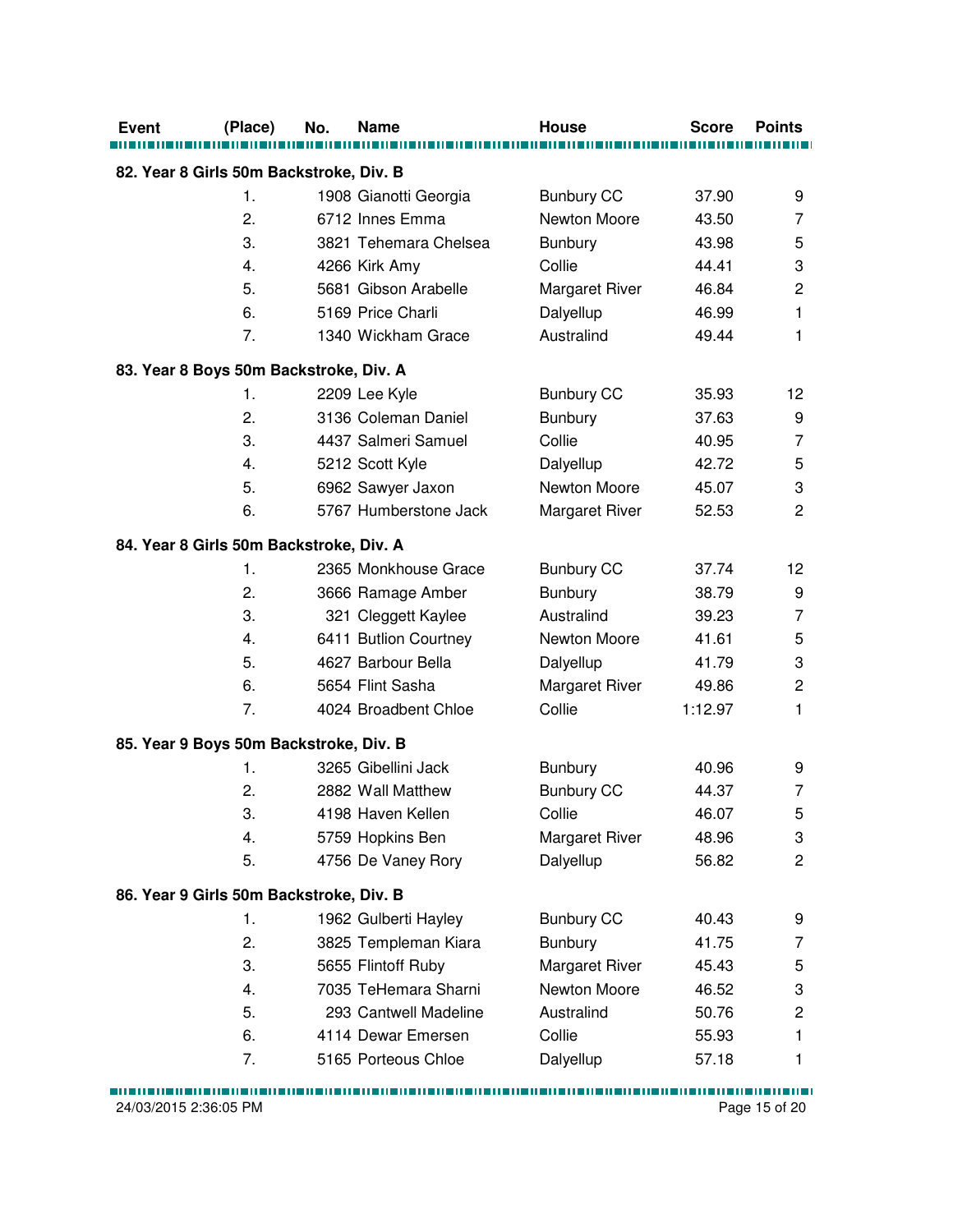| Event | (Place)                                       | No. | Name                                         | House                            | <b>Score</b> | <b>Points</b>             |
|-------|-----------------------------------------------|-----|----------------------------------------------|----------------------------------|--------------|---------------------------|
|       |                                               |     |                                              |                                  |              |                           |
|       | 87. Year 9 Boys 50m Backstroke, Div. A<br>1.  |     | 4927 Horne Jayden                            |                                  | 36.68        | 12                        |
|       | 2.                                            |     | 561 Guretti Regan                            | Dalyellup<br>Australind          | 38.44        | 9                         |
|       | 3.                                            |     | 2576 Reddin Charles                          | <b>Bunbury CC</b>                | 38.73        | $\overline{7}$            |
|       | 4.                                            |     | 3304 Hall Ronan                              | Bunbury                          | 41.65        | 5                         |
|       | 5.                                            |     | 4422 Roissetter Kaleb                        | Collie                           | 42.56        | 3                         |
|       | 6.                                            |     |                                              | Newton Moore                     | 44.57        | $\overline{2}$            |
|       | 7.                                            |     | 6916 Rankin Zachary<br>6257 Winstanley Flynn | Margaret River                   | 48.78        | 1                         |
|       |                                               |     |                                              |                                  |              |                           |
|       | 88. Year 9 Girls 50m Backstroke, Div. A<br>1. |     | 6042 Pedrick Ester                           |                                  | 37.21        | 12                        |
|       | 2.                                            |     | 3129 Clark Shanae                            | Margaret River<br><b>Bunbury</b> | 37.51        | 9                         |
|       | 3.                                            |     | 1558 Buck Zoe                                | <b>Bunbury CC</b>                | 38.03        | $\overline{7}$            |
|       | 4.                                            |     | 6795 McAlister Sidney                        | Newton Moore                     | 40.23        | 5                         |
|       | 5.                                            |     | 4536 Uren Georgia                            | Collie                           | 48.10        | 3                         |
|       | 6.                                            |     | 653 Jacob Erin                               | Australind                       | 50.24        | $\overline{c}$            |
|       | 7.                                            |     | 4687 Buswell Matilda                         |                                  | 55.01        | 1                         |
|       |                                               |     |                                              | Dalyellup                        |              |                           |
|       | 89. Year 10 Boys 50m Backstroke, Div. B       |     |                                              |                                  |              |                           |
|       | 1.                                            |     | 2922 White Rohan                             | <b>Bunbury CC</b>                | 40.18        | 9                         |
|       | 2.                                            |     | 6179 Stubbs Cooper                           | Margaret River                   | 42.44        | 7                         |
|       | 3.                                            |     | 421 Dunbar-Smith Thomas                      | Australind                       | 42.45        | 5                         |
|       | 4.                                            |     | 4324 Moloney Jameson                         | Collie                           | 45.28        | 3                         |
|       | 5.                                            |     | 3767 Shimada Kohta                           | Bunbury                          | 45.79        | $\overline{c}$            |
|       | 6.                                            |     | 5337 Verhaaf Zane                            | Dalyellup                        | 46.04        | 1                         |
|       | 90. Year 10 Girls 50m Backstroke, Div. B      |     |                                              |                                  |              |                           |
|       | 1.                                            |     | 3164 Davies Georgia                          | <b>Bunbury</b>                   | 38.92        | 9                         |
|       | 2.                                            |     | 2657 Scott Holli                             | <b>Bunbury CC</b>                | 43.98        | $\overline{7}$            |
|       | 3.                                            |     | 6761 Lawlor Kara                             | Newton Moore                     | 44.77        | 5                         |
|       | 4.                                            |     | 5768 Humberstone Kia                         | Margaret River                   | 45.47        | $\ensuremath{\mathsf{3}}$ |
|       | 5.                                            |     | 4963 Jarman Emily                            | Dalyellup                        | 45.58        | $\overline{c}$            |
|       | 6.                                            |     | 1117 Scott Zoe                               | Australind                       | 45.75        | 1                         |
|       | 7.                                            |     | 4361 Patmore Cathryn                         | Collie                           | 57.46        | 1                         |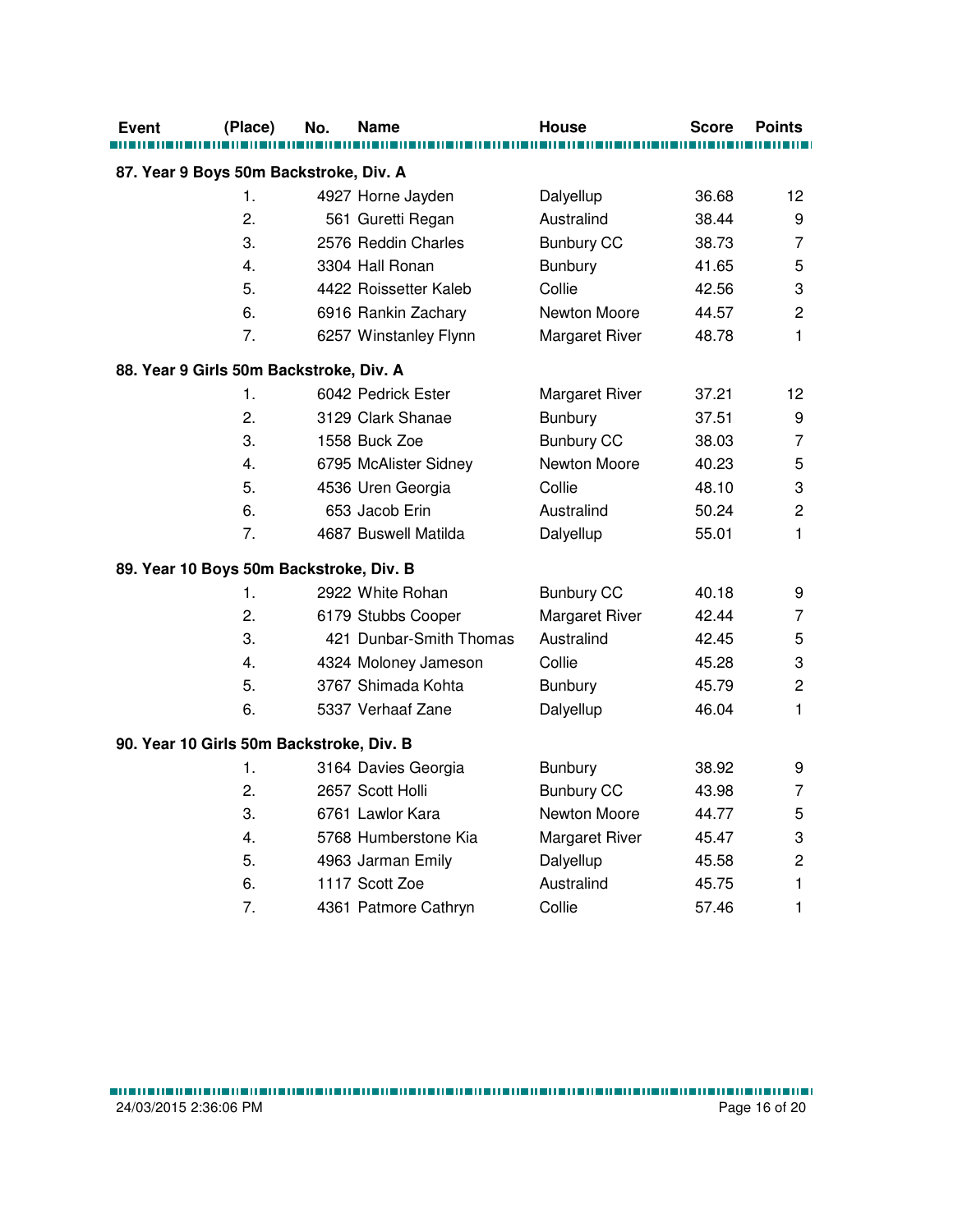| Event | (Place)                                    | No. | Name                   | House                 | <b>Score</b> | <b>Points</b>  |
|-------|--------------------------------------------|-----|------------------------|-----------------------|--------------|----------------|
|       | 91. Year 10 Boys 50m Backstroke, Div. A    |     |                        |                       |              |                |
|       | 1.                                         |     | 2638 Sanders Ryan      | <b>Bunbury CC</b>     | 36.94        | 12             |
|       | 2.                                         |     | 3332 Hill Bailey       | <b>Bunbury</b>        | 39.73        | 9              |
|       | 3.                                         |     | 1278 Wagstaff Brayden  | Australind            | 40.31        | $\overline{7}$ |
|       | 4.                                         |     | 6214 Tugwood George    | Margaret River        | 43.25        | 5              |
|       | 5.                                         |     | 4686 Buswell Banjo     | Dalyellup             | 43.57        | 3              |
|       | 6.                                         |     | 4558 Watts Connor      | Collie                | 48.72        | $\overline{2}$ |
|       | 92. Year 10 Girls 50m Backstroke, Div. A   |     |                        |                       |              |                |
|       | 1.                                         |     | 2207 Lee Courtney      | <b>Bunbury CC</b>     | 34.36        | 12             |
|       | 2.                                         |     | 3506 Mayfield Grace    | Bunbury               | 34.37        | 9              |
|       | 3.                                         |     | 5795 Jones Annabelle   | Margaret River        | 43.10        | $\overline{7}$ |
|       | 4.                                         |     | 5213 Scott Maddison    | Dalyellup             | 44.17        | 5              |
|       | 5.                                         |     | 4012 Biffin Maggie     | Collie                | 45.04        | 3              |
|       | 6.                                         |     | 320 Cleggett Jade      | Australind            | 48.83        | $\overline{c}$ |
|       | 7.                                         |     | 7062 Turrell Tamzin    | Newton Moore          | 59.35        | $\mathbf{1}$   |
|       | 97. Year 7 Girls 100m Breaststroke, Div. A |     |                        |                       |              |                |
|       | 1.                                         |     | 2474 Parsons Rori      | <b>Bunbury CC</b>     | 1:33.75      | 12             |
|       | 2.                                         |     | 1113 Scott Amber       | Australind            | 1:41.61      | 9              |
|       | 3.                                         |     | 6510 Eckersley Jacinta | Newton Moore          | 1:43.85      | 7              |
|       | 4.                                         |     | 5802 Kawiti Chelsea    | <b>Margaret River</b> | 1:54.66      | 5              |
|       | 5.                                         |     | 4188 Harrington Nikki  | Collie                | 1:55.63      | 3              |
|       | 6.                                         |     | 3389 Johnston Brynna   | <b>Bunbury</b>        | 2:03.54      | $\overline{c}$ |
|       | 7.                                         |     | 4928 Horne Madison     | Dalyellup             | 2:15.44      | 1              |
|       | 98. Year 7 Boys 100m Breaststroke, Div. A  |     |                        |                       |              |                |
|       | 1.                                         |     | 2637 Sanders Dean      | <b>Bunbury CC</b>     | 1:42.87      | 12             |
|       | 2.                                         |     | 5900 Matthews William  | Margaret River        | 1:46.10      | 9              |
|       | 3.                                         |     | 629 Hough Brady        | Australind            | 1:55.37      | $\overline{7}$ |
|       | 4.                                         |     | 3149 Coulter Max       | Bunbury               | 1:55.56      | 5              |
|       | 5.                                         |     | 5369 Williams Keegan   | Dalyellup             | 2:29.10      | 3              |
|       | 6.                                         |     | 6527 Elward Noah       | Newton Moore          | 2:37.27      | $\overline{c}$ |
|       | 7.                                         |     | 4567 Whiteaker Hayden  | Collie                | 2:52.56      | $\mathbf{1}$   |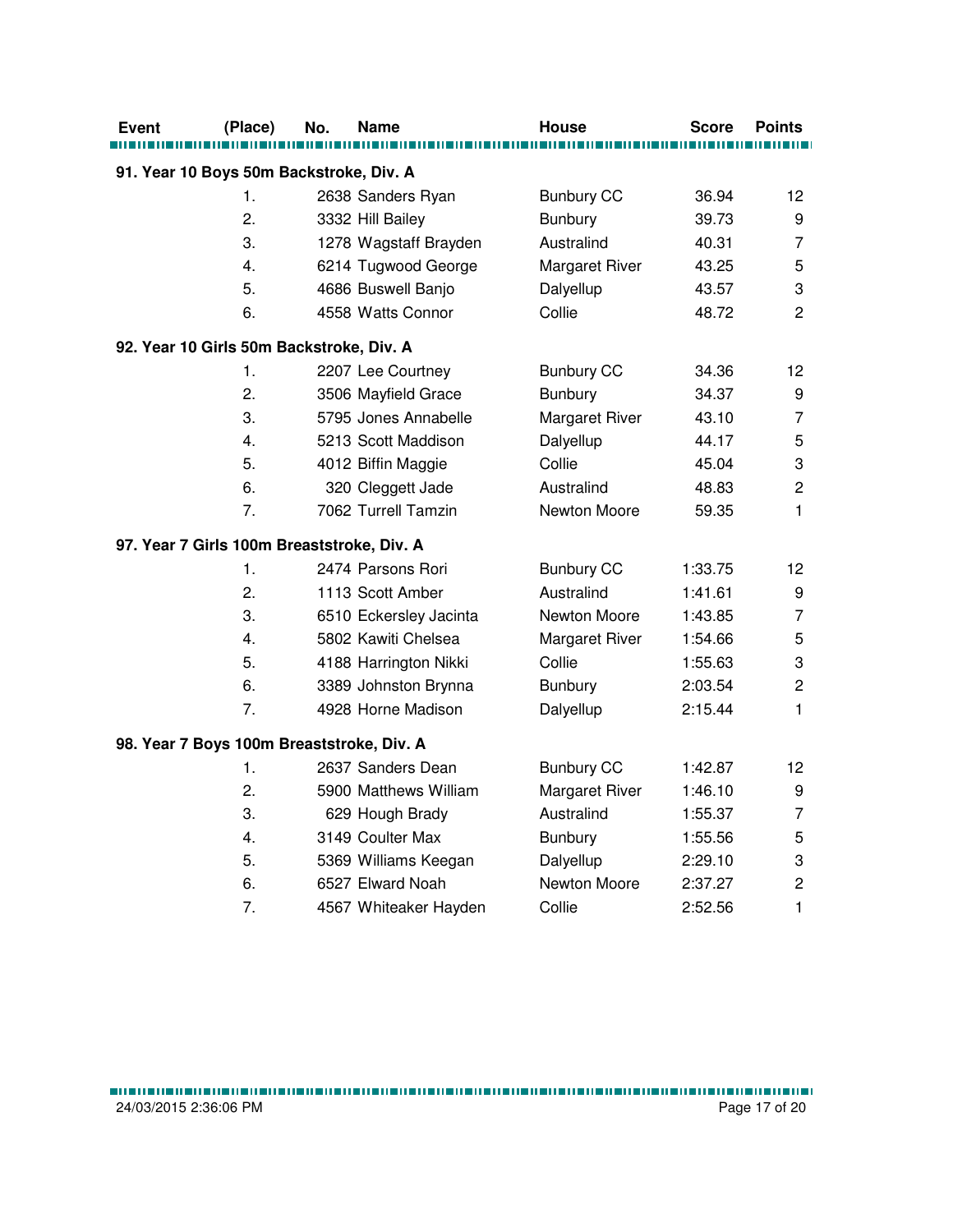| Event                                       | (Place) | No. | Name                  | House                 | <b>Score</b> | <b>Points</b>    |
|---------------------------------------------|---------|-----|-----------------------|-----------------------|--------------|------------------|
|                                             |         |     |                       |                       |              |                  |
| 99. Year 8 Girls 100m Breaststroke, Div. A  |         |     |                       |                       |              |                  |
|                                             | 1.      |     | 2365 Monkhouse Grace  | <b>Bunbury CC</b>     | 1:32.17      | 12               |
|                                             | 2.      |     | 6411 Butlion Courtney | Newton Moore          | 1:48.11      | 9                |
|                                             | 3.      |     | 3821 Tehemara Chelsea | <b>Bunbury</b>        | 1:48.85      | $\overline{7}$   |
|                                             | 4.      |     | 5962 Morgan Zali      | <b>Margaret River</b> | 1:55.46      | 5                |
|                                             | 5.      |     | 553 Griffith Roxanne  | Australind            | 1:59.59      | 3                |
|                                             | 6.      |     | 4965 Jarvis Krystal   | Dalyellup             | 2:15.25      | $\overline{2}$   |
|                                             | 7.      |     | 4197 Haven Danika     | Collie                | 2:19.54      | $\mathbf{1}$     |
| 100. Year 8 Boys 100m Breaststroke, Div. A  |         |     |                       |                       |              |                  |
|                                             | 1.      |     | 2209 Lee Kyle         | <b>Bunbury CC</b>     | 1:31.09      | 12               |
|                                             | 2.      |     | 3136 Coleman Daniel   | <b>Bunbury</b>        | 1:39.97      | $\boldsymbol{9}$ |
|                                             | 3.      |     | 4437 Salmeri Samuel   | Collie                | 1:46.96      | $\overline{7}$   |
|                                             | 4.      |     | 5212 Scott Kyle       | Dalyellup             | 1:51.24      | 5                |
|                                             | 5.      |     | 6962 Sawyer Jaxon     | Newton Moore          | 1:56.21      | 3                |
|                                             | 6.      |     | 5538 Cawood Sam       | Margaret River        | 2:03.13      | $\overline{2}$   |
| 101. Year 9 Girls 100m Breaststroke, Div. A |         |     |                       |                       |              |                  |
|                                             | 1.      |     | 6795 McAlister Sidney | Newton Moore          | 1:30.94      | 12               |
|                                             | 2.      |     | 1962 Gulberti Hayley  | <b>Bunbury CC</b>     | 1:40.32      | 9                |
|                                             | 3.      |     | 6042 Pedrick Ester    | Margaret River        | 1:40.57      | $\overline{7}$   |
|                                             | 4.      |     | 3825 Templeman Kiara  | <b>Bunbury</b>        | 1:48.35      | 5                |
|                                             | 5.      |     | 4536 Uren Georgia     | Collie                | 1:59.02      | 3                |
|                                             | 6.      |     | 653 Jacob Erin        | Australind            | 1:59.69      | $\overline{2}$   |
| 102. Year 9 Boys 100m Breaststroke, Div. A  |         |     |                       |                       |              |                  |
|                                             | 1.      |     | 561 Guretti Regan     | Australind            | 1:31.60      | 12               |
|                                             | 2.      |     | 3304 Hall Ronan       | <b>Bunbury</b>        | 1:33.06      | 9                |
|                                             | 3.      |     | 2576 Reddin Charles   | <b>Bunbury CC</b>     | 1:38.00      | $\overline{7}$   |
|                                             | 4.      |     | 6916 Rankin Zachary   | Newton Moore          | 1:51.15      | 5                |
|                                             | 5.      |     | 4198 Haven Kellen     | Collie                | 1:52.23      | 3                |
|                                             | 6.      |     | 4927 Horne Jayden     | Dalyellup             | 1:53.15      | $\overline{c}$   |
|                                             | 7.      |     | 5473 Bradshaw Trent   | <b>Margaret River</b> | 1:57.07      | $\mathbf{1}$     |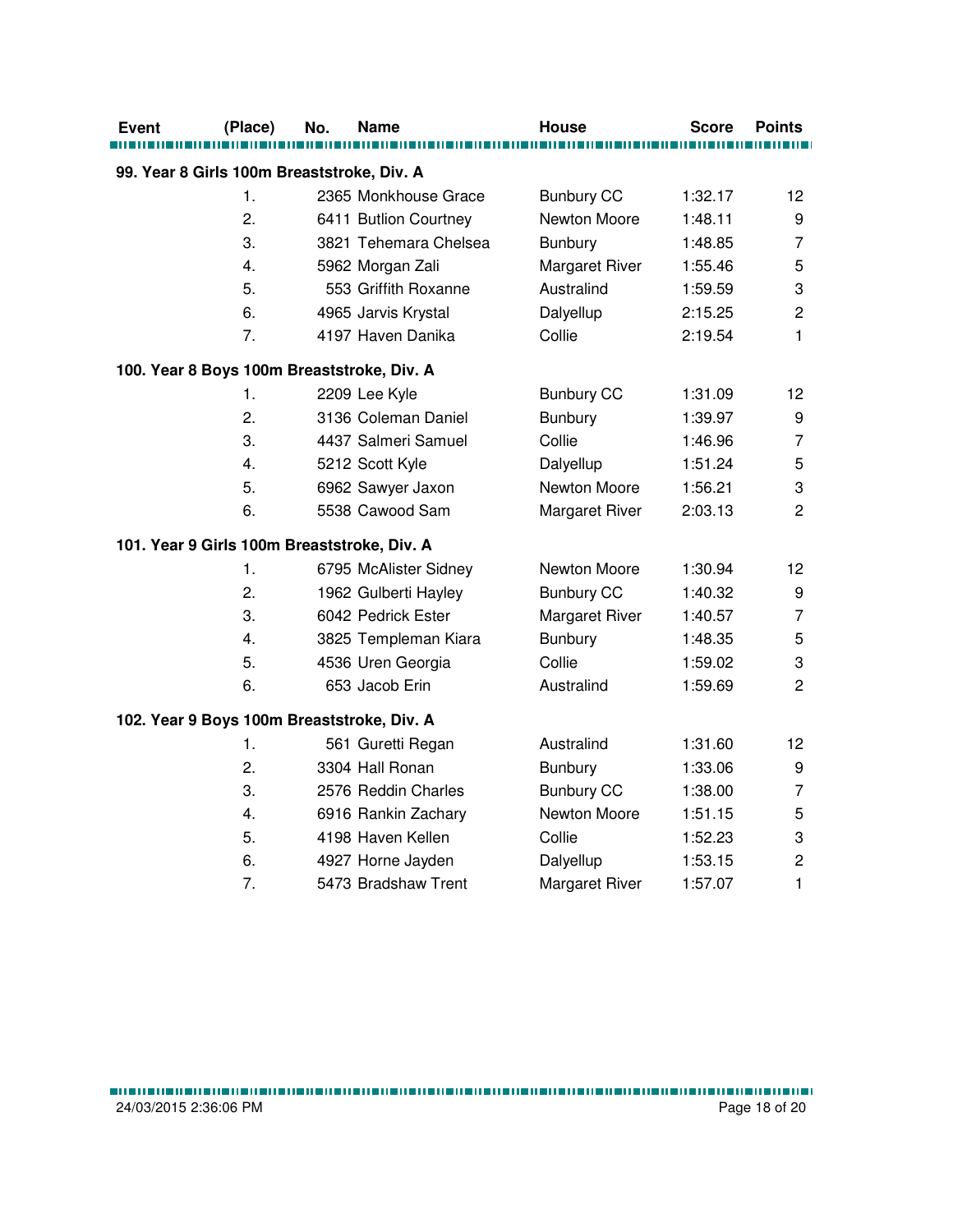| <b>Event</b> | (Place)                                      | No. | <b>Name</b>                                     | <b>House</b>      | <b>Score</b> | <b>Points</b>           |
|--------------|----------------------------------------------|-----|-------------------------------------------------|-------------------|--------------|-------------------------|
|              | 103. Year 10 Girls 100m Breaststroke, Div. A |     |                                                 |                   |              |                         |
|              | 1.                                           |     | 3506 Mayfield Grace                             | <b>Bunbury</b>    | 1:33.04      | 12                      |
|              | 2.                                           |     | 2207 Lee Courtney                               | <b>Bunbury CC</b> | 1:33.15      | 9                       |
|              | 3.                                           |     | 6133 Shaw Alexandra                             | Margaret River    | 1:44.61      | $\overline{7}$          |
|              | 4.                                           |     | 5213 Scott Maddison                             | Dalyellup         | 1:45.56      | 5                       |
|              | 5.                                           |     | 6761 Lawlor Kara                                | Newton Moore      | 1:45.63      | 3                       |
|              | 6.                                           |     | 4508 Swan Hannah                                | Collie            | 1:51.90      | $\overline{\mathbf{c}}$ |
|              | 7.                                           |     | 431 Eames Rachel                                | Australind        | 2:13.84      | 1                       |
|              |                                              |     | 104. Year 10 Boys 100m Breaststroke, Div. A     |                   |              |                         |
|              | 1.                                           |     | 2638 Sanders Ryan                               | <b>Bunbury CC</b> | 1:28.79      | 12                      |
|              | 2.                                           |     | 5465 Bonelli Jolan                              | Margaret River    | 1:37.04      | 9                       |
|              | 3.                                           |     | 4779 Eales Bevan                                | Dalyellup         | 1:40.51      | $\overline{7}$          |
|              | 4.                                           |     | 3090 Butlion Connor                             | <b>Bunbury</b>    | 1:42.06      | 5                       |
|              | 5.                                           |     | 421 Dunbar-Smith Thomas                         | Australind        | 1:42.77      | 3                       |
|              | 6.                                           |     | 4324 Moloney Jameson                            | Collie            | 1:48.34      | $\overline{c}$          |
|              | 7.                                           |     | 6387 Bridges Frank                              | Newton Moore      | 2:21.46      | 1                       |
|              |                                              |     | 107. Year 7 Girls 4x50m Freestyle Relay, Div. A |                   |              |                         |
|              | 1.                                           |     | 80 Bunbury CC - Team                            | <b>Bunbury CC</b> | 2:20.91      | 24                      |
|              | 2.                                           |     | 86 Margaret River - Team                        | Margaret River    | 2:31.80      | 18                      |
|              | 3.                                           |     | 82 Bunbury - Team                               | <b>Bunbury</b>    | 2:39.29      | 14                      |
|              | 4.                                           |     | 81 Australind - Team                            | Australind        | 2:43.59      | 10                      |
|              | 5.                                           |     | 85 Collie - Team                                | Collie            | 3:05.41      | 6                       |
|              | 6.                                           |     | 92 Dalyellup - Team                             | Dalyellup         | 3:22.45      | 4                       |
|              |                                              |     | 108. Year 7 Boys 4x50m Freestyle Relay, Div. A  |                   |              |                         |
|              | 1.                                           |     | 80 Bunbury CC - Team                            | <b>Bunbury CC</b> | 2:34.31      | 24                      |
|              | 2.                                           |     | 82 Bunbury - Team                               | <b>Bunbury</b>    | 3:04.73      | 18                      |
|              | 3.                                           |     | 85 Collie - Team                                | Collie            | 3:06.16      | 14                      |
|              |                                              |     | 109. Year 8 Girls 4x50m Freestyle Relay, Div. A |                   |              |                         |
|              | 1.                                           |     | 80 Bunbury CC - Team                            | <b>Bunbury CC</b> | 2:14.05      | 24                      |
|              | 2.                                           |     | 83 Newton Moore - Team                          | Newton Moore      | 2:30.23      | 18                      |
|              | 3.                                           |     | 82 Bunbury - Team                               | <b>Bunbury</b>    | 2:32.54      | 14                      |
|              | 4.                                           |     | 86 Margaret River - Team                        | Margaret River    | 2:39.20      | 10                      |
|              | 5.                                           |     | 81 Australind - Team                            | Australind        | 2:39.78      | 6                       |
|              | 6.                                           |     | 92 Dalyellup - Team                             | Dalyellup         | 2:55.33      | 4                       |
|              | 7.                                           |     | 85 Collie - Team                                | Collie            | 3:01.76      | $\overline{2}$          |